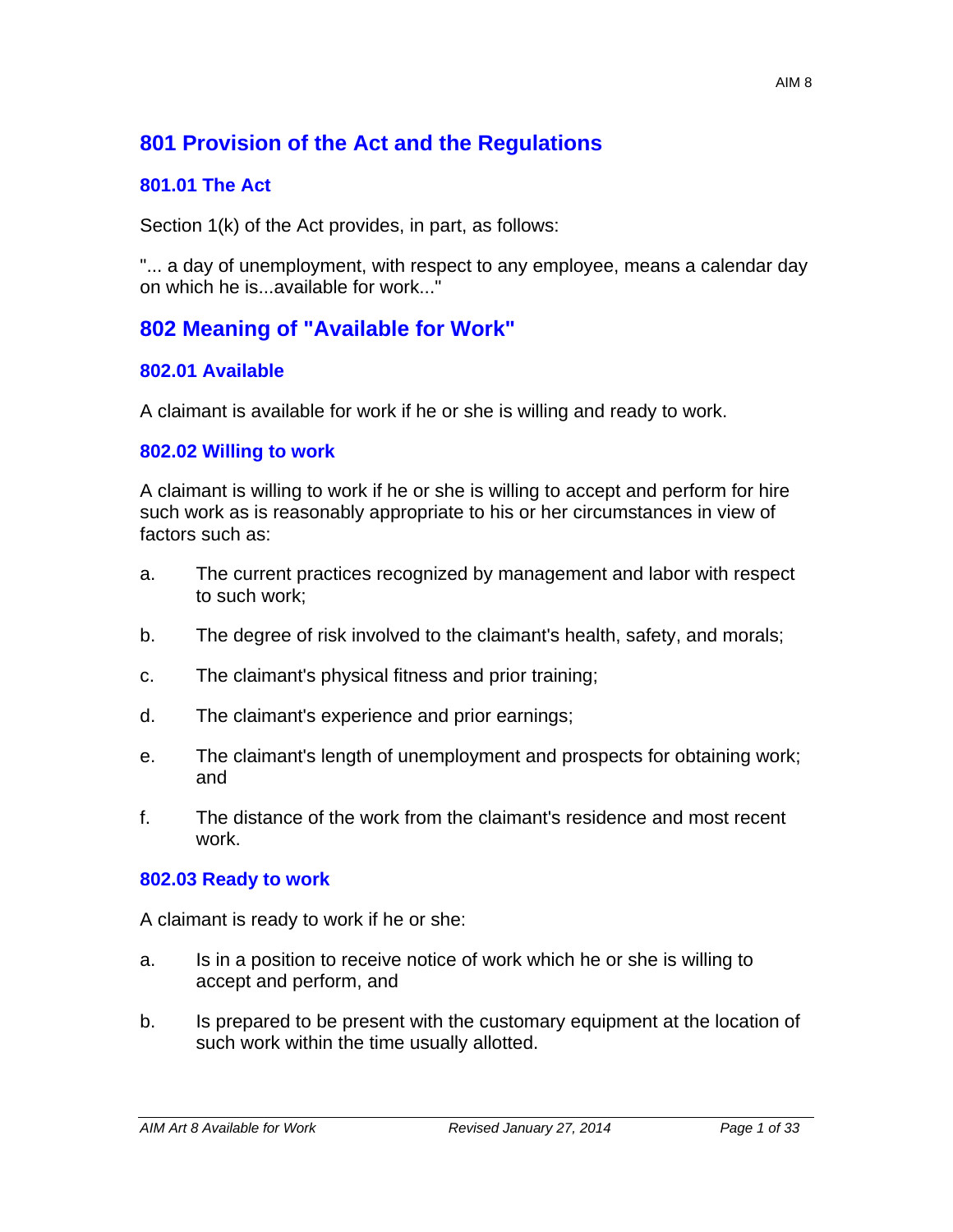#### **802.04 Work**

Work means services for hire.

## **803 Consideration of Availability**

#### **803.01 Initial proof**

When a claimant has registered for unemployment benefits in accordance with the Railroad Retirement Board's (RRB) regulations, he or she will, absent any evidence to the contrary, initially be considered available for work. Evidence to the contrary includes any evidence of unavailability provided by the claimant's base year employer(s) pursuant to section 5(b) of the Railroad Unemployment Insurance Act or by his or her current employer, if different than the base year employer.

#### **803.02 Information indicating unavailability**

If the office of the RRB which is adjudicating an individual's claims for benefits receives information indicating that the claimant may not be available for work, the claimant will be required to submit evidence of his or her availability for work, and no benefits will thereafter be paid with respect to any day in the period of the claimant's unemployment, unless sufficient evidence of the claimant's availability for work on such day is presented.

#### **803.03 Reasonable efforts to obtain work**

#### **a. Requirement**

A claimant may be required at any time to show, as evidence of willingness to work, that he or she is making reasonable efforts to obtain work which he or she professes to be willing to accept and perform, unless he or she has good prospects of obtaining such work or his or her circumstances are such that any efforts to obtain work other than by making application for employment service pursuant to section 325.13 of the regulations would be fruitless to the claimant.

#### **b. Failure to comply with requirement**

When the office of the RRB which is adjudicating claims for benefits has information that the claimant has failed to comply with the requirements set forth in the preceding paragraph, no benefits are to be paid with respect to any days in the period of the claimant's unemployment unless sufficient evidence of the claimant's availability for work on such days is presented.

#### **c. What constitutes "reasonable efforts"**

A claimant is considered to be making reasonable efforts to obtain work when he or she takes such steps toward obtaining work as are appropriate to his or her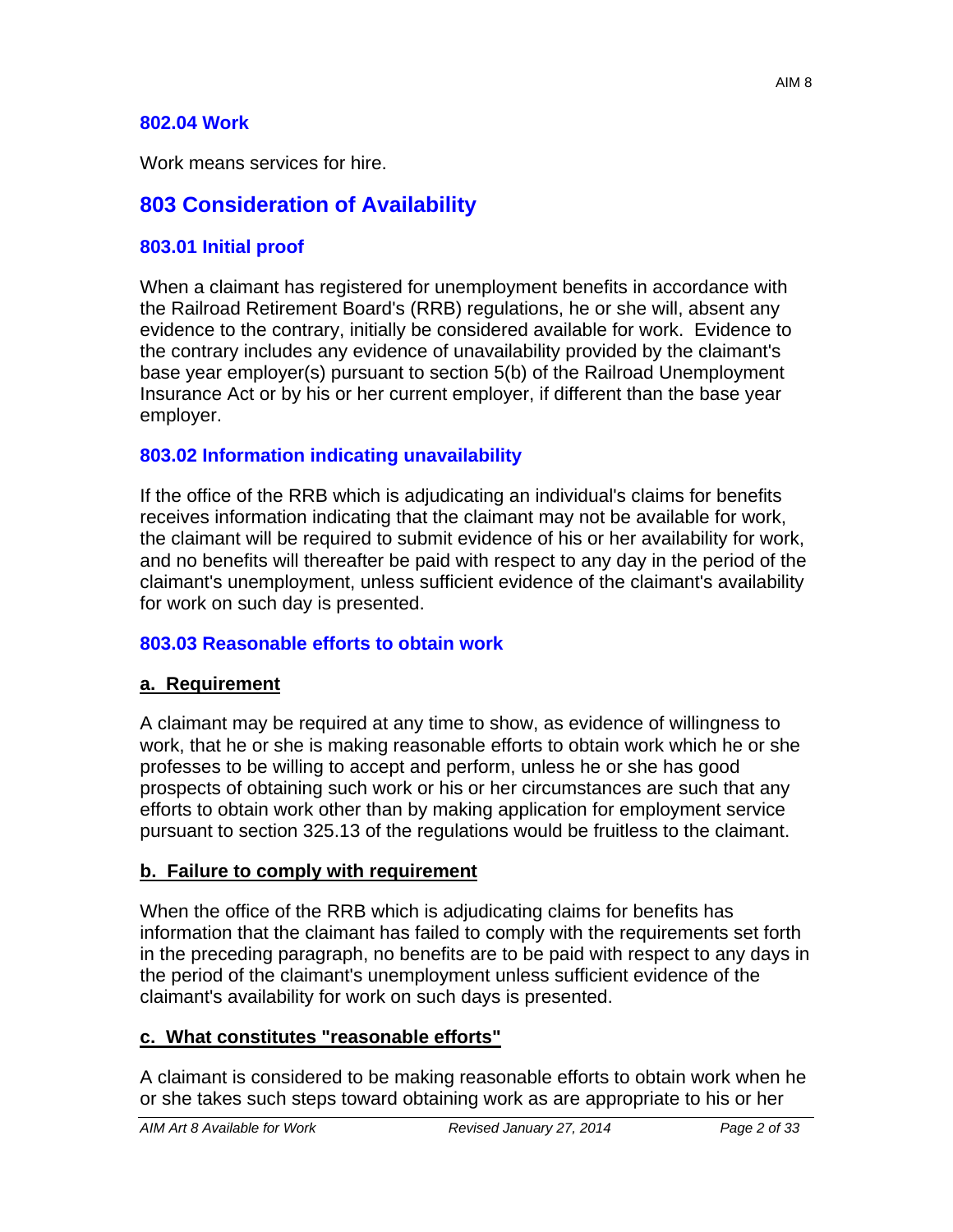circumstances. In determining what steps are appropriate to a claimant's circumstances, consideration will be given to actions such as:

- 1. registering with a union hiring or placement facility;
- 2. applying for employment with former employers;
- 3. making application with employers, including individuals and companies not covered by the Act, who may reasonably be expected to have openings in suitable work;
- 4. responding to appropriate "want ads" for work which appears suitable;
- 5. actively prosecuting a claim for reinstatement in his or her former work; and
- 6. any other action reasonably directed toward obtaining work.

#### **803.04 Unreasonable restriction on work**

A claimant who places unreasonable restrictions on the work he or she is willing to accept and perform for hire is not willing to work.

- a. Unreasonable restriction is to be determined from a consideration of all factors considered in determining good cause and suitability of work.
- b. It is not necessary that a claimant be willing to accept all suitable work he or she does not have good cause to refuse. The claimant is allowed some freedom of choice. However, as the length of unemployment increases and prospects of securing work diminish, a claimant may be expected to increase the sphere of work he or she is willing to accept.
- c. A claimant who is willing to accept work only with a particular employer or in a particular occupation, job, or location is not placing unreasonable restriction on his or her willingness to accept and perform work if:
	- 1. the claimant is so employed at substantial work, or
	- 2. the claimant has good prospects of being so employed within one month.

Work may be considered substantial if the claimant averages three days' employment per registration period during the over-all period in which availability is in question, although the substantiality of work will in part depend upon comparison with the income and security of work which can be obtained from other job opportunities.

d. A claimant who has been discharged or suspended and who is seeking reinstatement may be considered willing to work, even though he or she is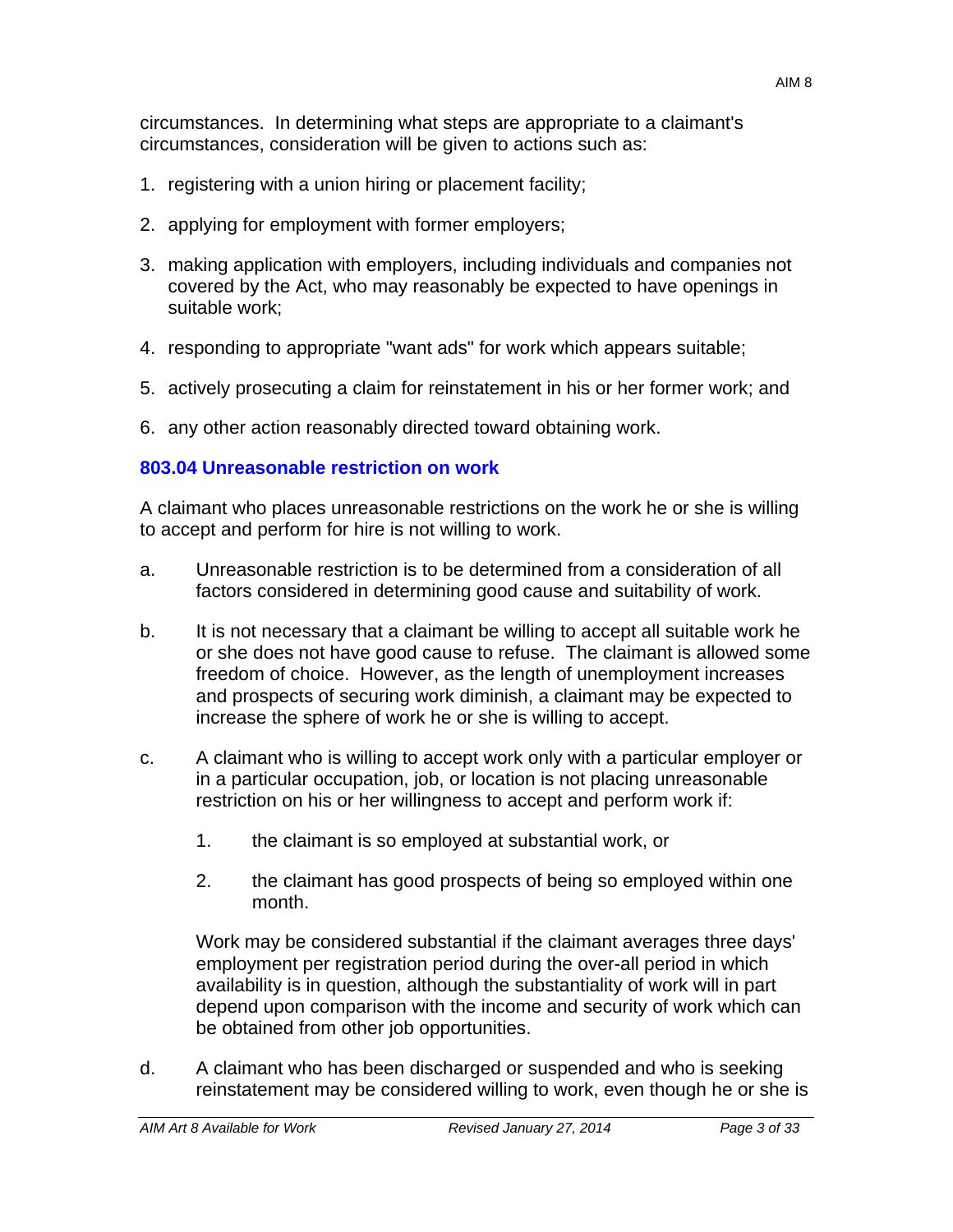not willing to accept other work until final action has been taken on his or her request for reinstatement.

- 1. If an employee's claim for reinstatement is being actively prosecuted, the employee is to be considered willing to work. A union official's statement that the union is seeking the employee's reinstatement is usually sufficient evidence that a claim for reinstatement is being actively prosecuted.
- 2. If efforts to obtain the reinstatement of an employee are based, not on a claim but on factors such as leniency, consideration must be given to: (1) whether efforts toward reinstatement are being made currently and (2) whether final action is likely to take place within a reasonable time. In such a case, an employee may be considered available for work if his or her union is currently engaged in efforts to obtain reinstatement. If there are no current efforts, and a request for the employee's reinstatement is to be made later, the employee is to be considered willing to work only if it is reasonable to expect his or her employer to take action within a reasonable time, for example three months, or if the employee is making reasonable efforts to get other work.

# **804 Action to be taken in Various Types of Cases**

## **804.01 Introduction**

In the absence of other evidence regarding availability for work, a claimant's certifications on Form UI-3 are sufficient to establish his or her availability for work on the days for which he or she registers. When there is other evidence regarding availability for work, it should be given consideration in accordance with the instructions of this article. Experience has shown, in general, when such evidence requires investigation and when such evidence furnishes sufficient basis for a determination. In this instruction, consideration has been given to the action to be taken on various types of evidence. However, it has been and will be impossible to provide a specific instruction for the facts in every case because the determination often depends upon the facts and circumstances of the particular case.

# **804.02 Ability**

# **a. General statement of inability**

1. A claimant who makes a general statement that he or she is unable to work will be given an opportunity to make an explanation revalidating the certification that he or she is able to work. (See AIM-7.)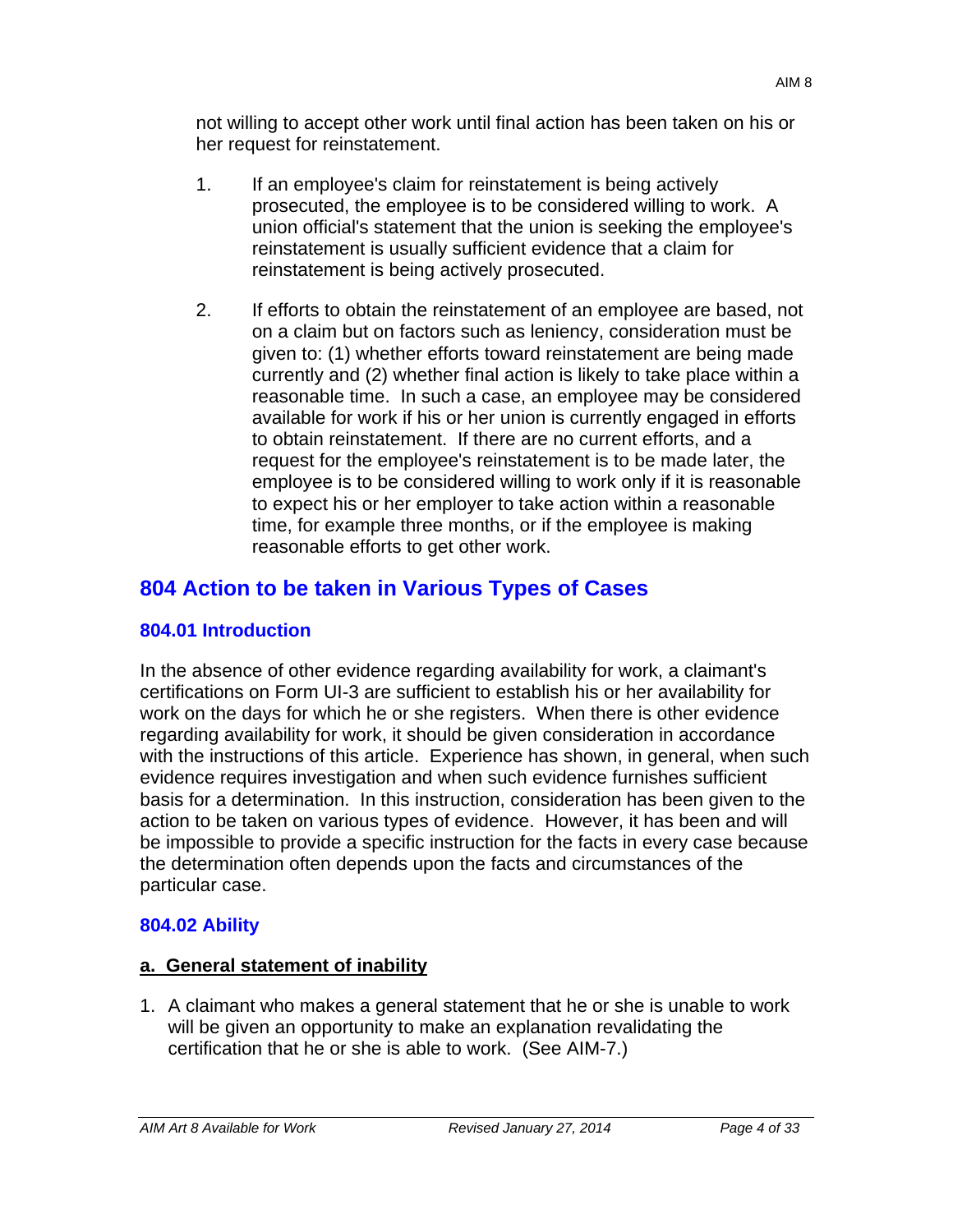- 2. If the claimant gives an explanation showing that his or her certification that he or she is able to work is acceptable, there will ordinarily be no further question of availability.
- 3. If the claimant, after having had an opportunity to make an explanation in accordance with AIM-7, fails to furnish information showing that the certification that he or she is able to work is acceptable, an investigation of ability (see AIM-7) and also of availability is to be made. If the claimant persists in the statement that he or she is not able to work, the claimant will not be considered available for work.

# **b. Application for benefits based on disability**

- 1. A claimant who has made application for, or is receiving, benefits based on disability, such as a disability annuity under the Railroad Retirement Act, worker's compensation, or railroad relief association payments, will, unless a specific finding with respect to his or her ability to work has previously been made, be given an opportunity to apply for sickness benefits or to make an explanation revalidating the certification that he or she is able to work.
- 2. If the claimant's explanation is not sufficient for the purposes of revalidating his or her certification under AIM-7, an investigation of ability and also of availability is to be made.

## **c. Period following inability to work**

If a claimant is found unable to work and a determination is made that his or her inability has ended, the claimant will be considered available for work from the day on which he or she became able to work until the end of the second registration period beginning after the date of determination that his or her inability has ended.

# **804.03 Act of God, storm, blizzard**

A claimant who fails to take advantage of a job opportunity on a day claimed as a day of unemployment, because of a storm, blizzard, or other Act of God will be considered unavailable for work on all days on which he or she was so prevented from registering and on which he or she was, or would have been, prevented from taking advantage of any job opportunity, unless it is established that the storm, blizzard, or other Act of God would not have prevented the claimant from being ready to work.

# **804.04 Eligibility of retired claimants**

A claimant who has retired voluntarily is presumed not to be eligible for unemployment benefits. District offices should promptly investigate to determine whether claimants have retired voluntarily. It is not necessary for the processing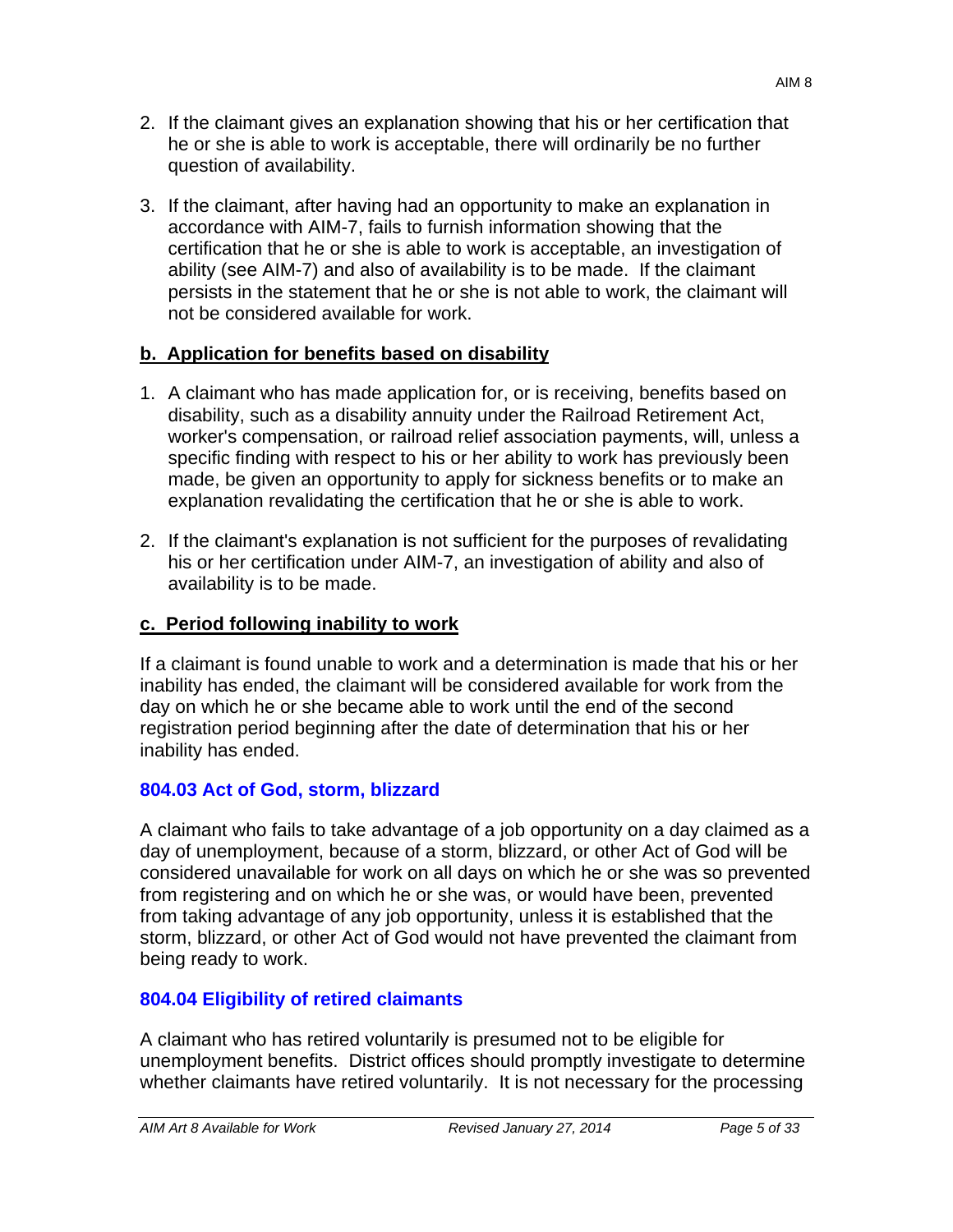office (OPNS-SUBD) to withhold the payment of benefits, as notice about days not to be paid will ordinarily be accomplished by district office coding on claims.

# **a. Voluntary retirement**

In determining whether a claimant has retired voluntarily, careful consideration must be given to any action on the part of the claimant tending to limit his or her access to the labor market. A claimant's application for an age and service annuity under the Railroad Retirement Act or for old-age benefits under the Social Security Act is considered as an indication of voluntary retirement. Similarly, a claimant's leaving work on or after attaining age 60 is considered as an indication of voluntary retirement.

- 1. Leaving work to get an annuity When information is received that a claimant left suitable work, in which he or she could have continued, for the purpose of getting an annuity, pension, or old-age benefits, the claimant is to be considered as having voluntarily retired.
- 2. Out of service pursuant to an agreement A claimant is to be regarded as having retired voluntarily if his or her not being in the active service of his or her employer is due to an agreement between the claimant's labor organization and the employer requiring retirement upon attaining a certain age. The presumption of ineligibility is applicable to all claimants in the classes of service covered by the agreement irrespective of whether they are members of the labor organization. The presumption applies in the case of claimants taken out of service pursuant to such an agreement. It also applies in the case of a claimant who is out of service at the time he or she attains retirement age and cannot be recalled because of the agreement.
- 3. Withdrawal from labor market Even though a claimant did not leave suitable work for the purpose of getting an annuity, pension or old-age benefits, or is not out of service due to an agreement between his or her labor organization and his employer, the claimant may retire voluntarily by withdrawing from the labor market.
- 4. Unilateral rule A claimant who was required by his or her employer in accordance with a unilateral rule (not an agreement) to leave employment at a certain age is not, on that account, to be regarded as having retired by withdrawing from the labor market.
- 5. Unemployed at time of application for annuity When a claimant applies for an annuity, pension or old-age benefits while unemployed (who did not for the purpose of applying, leave suitable work in which he or she could have continued), the application will be regarded as an indication of retirement. Such an application will not, however, be regarded as sufficient to show that the claimant has voluntarily retired.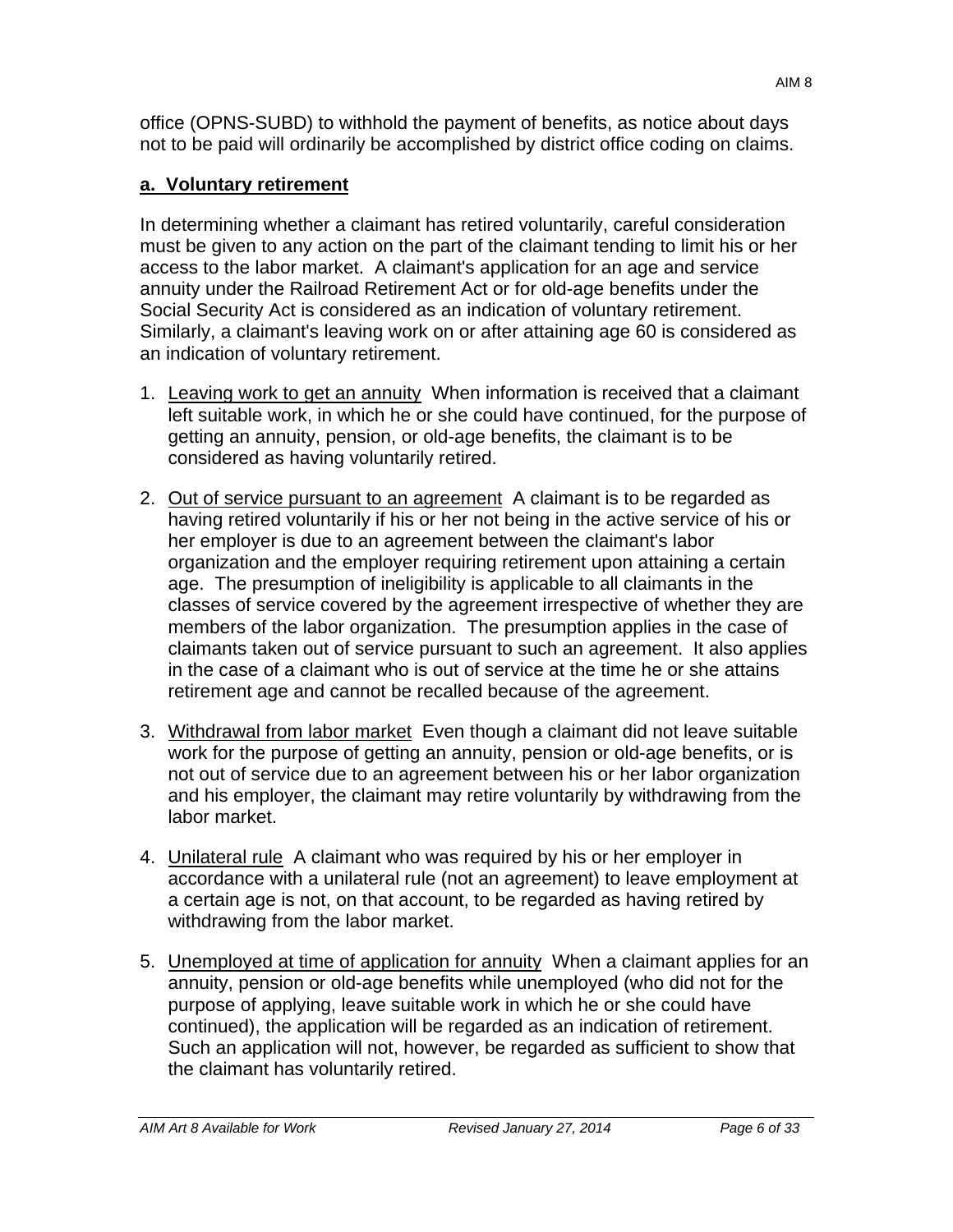#### **b. Rebuttal of presumption**

The presumption that a claimant who voluntarily retired is ineligible for benefits may be rebutted. It is considered to have been rebutted if the claimant earns qualifying wages under the Railroad Unemployment Insurance Act after his or her voluntary retirement or a comparable amount of wages in non-railroad employment. It is also considered to have been rebutted if the character and extent of the claimant's efforts to get work are such as to demonstrate beyond question that he or she is doing what a reasonable person in similar circumstances would do to get substantial full-time employment.

### **804.05 "Bumping"**

A claimant who fails to "bump" or otherwise exercise seniority rights to displace another employee, is not thereby to be considered unavailable for work. Investigation of availability may be required in accordance with other instructions of this article. For instance, such investigation should be made when a claimant fails to exercise seniority rights to a job which appears suitable from the standpoint of location, rate of pay, and type of work. An employee who voluntarily accepts a furlough in case of a force reduction while junior employees continue to work should be considered not available for work unless it appears that the job he or she could have had was not suitable because of physical requirements, location, rate of pay, or other circumstances. In such a case an investigation should be undertaken to determine the suitability of the work.

#### **804.06 Deceased claimants**

Death of a claimant does not require an investigation of availability for work.

#### **804.07 Discharge, suspension or removal from service**

Discharge, suspension or removal from service does not require an investigation of availability for work, unless the reason for such action is given and requires an investigation in accordance with other instructions of this article. (The reason for a claimant's discharge may be such as to require investigation on some point other than availability; if disability was the reason for the discharge, for example, ability to work should be investigated. Similarly, a discharge for being absent without leave might require investigation to see whether the claimant had, in fact, left work voluntarily.)

#### **804.08 Domestic or other personal circumstances**

Whenever information is received that a claimant failed to take advantage of a job opportunity because of domestic or personal circumstances, his or her availability for work is to be investigated. If the claimant is willing to work, readiness may be established: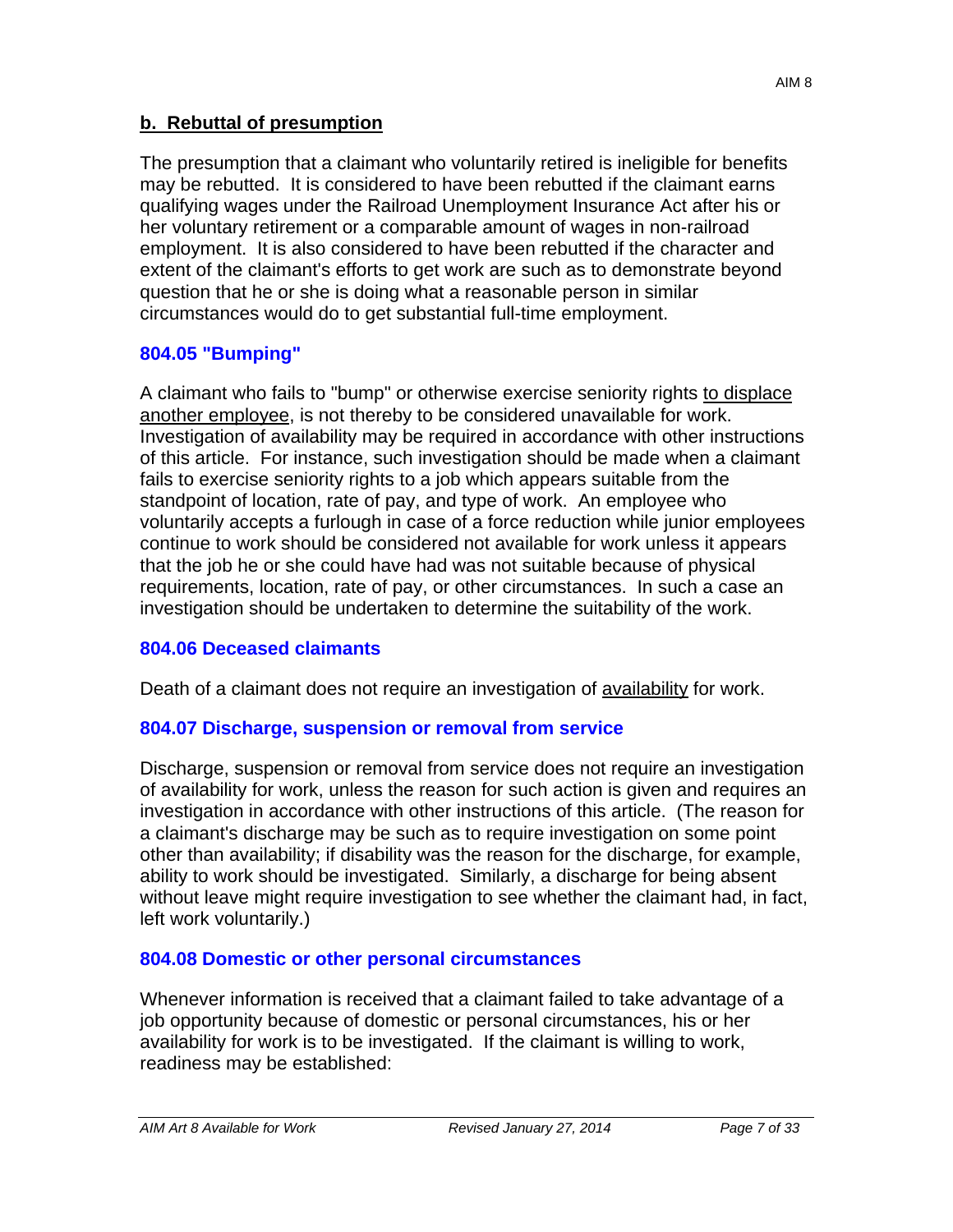- a. by showing that arrangements have been made or would be made to have someone else take over the responsibilities arising out of such circumstances if work were obtained; or
- b. by showing that he or she performed work in the past while affected by such circumstances; or
- c. by otherwise showing that such circumstances do not prevent him or her from being ready to work.

### **804.09 Draft status**

When information is received that a claimant has failed to take advantage of a job opportunity or has otherwise indicated that he no longer wishes to work because of his draft status, his availability for work will be investigated. He will be considered unavailable for work from the date with respect to which he was not ready and willing to work.

### **804.10 Employer requirements**

### **a. Investigation of availability for work**

An investigation of availability for work will be made when information is received that a claimant has failed to take advantage of a job opportunity, has been suspended or discharged, or has voluntarily left work, because of an employer requirement such as the following:

- 1. Making of adequate provision for notification of work;
- 2. Undergoing a medical examination or securing a certificate of freedom from contagious disease;
- 3. Obtaining necessary tools and equipment;
- 4. Taking the steps necessary to become bonded or licensed.

## **b. Determination of availability for work**

The claimant is considered unavailable for work from the date of his or her failure, discharge or leaving until the date on which he or she meets such requirement, unless it is established:

- 1. that it was unreasonable for the claimant to comply with the requirement or that there is other work for which no such requirement exists for which he or she is qualified and which is willing to perform; or
- 2. that the employer requirement was not a reasonable one. An employer requirement is to be considered reasonable if it does not require violation of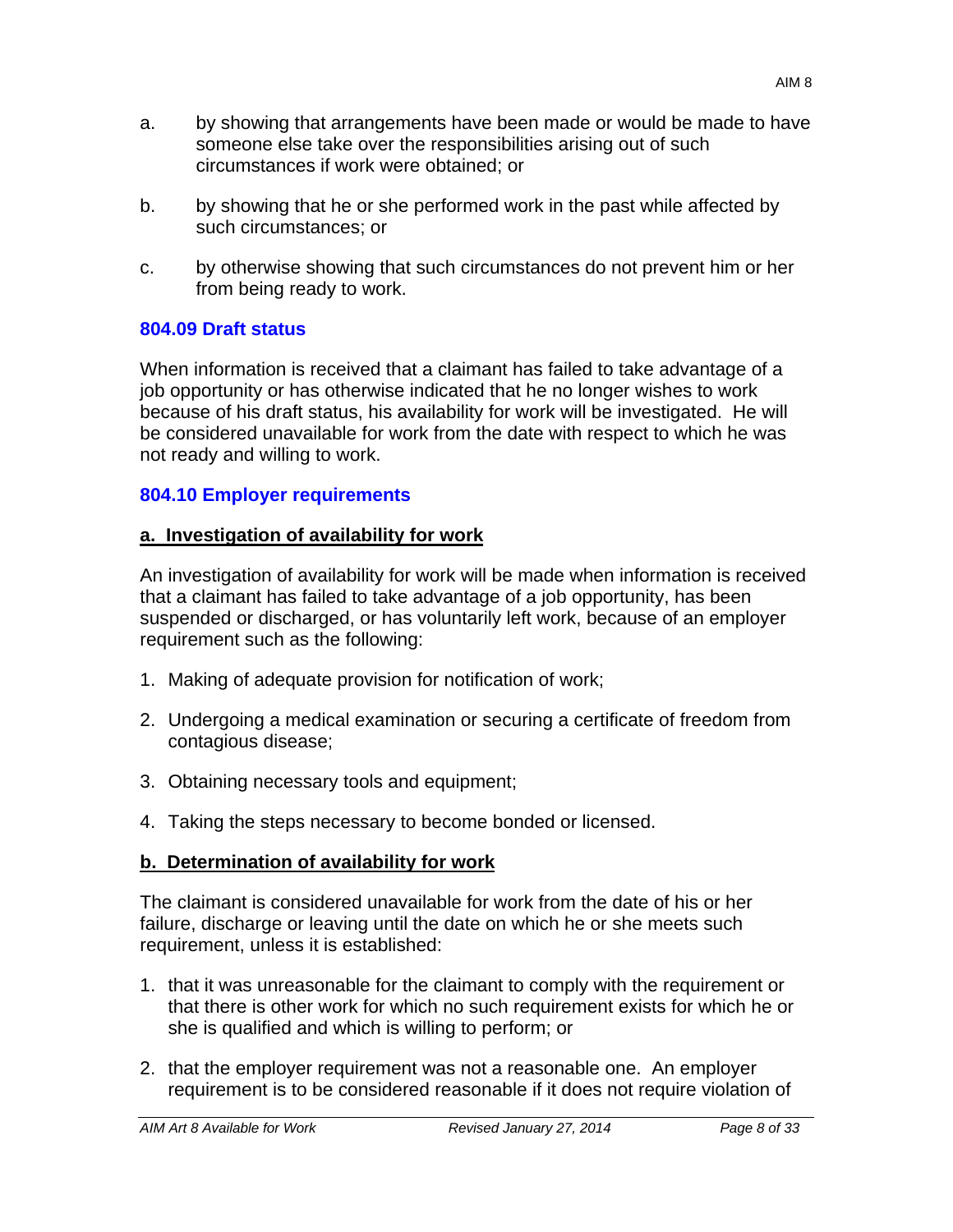law and is provided for in an agreement between the employer and a bona fide labor organization, or is generally met by employees in the occupation in which it applies.

### **804.11 Voluntary leaving of work and failure to take advantage of job opportunity**

A claimant who has voluntarily left work or failed to take advantage of a job opportunity is not necessarily unavailable for work but the reasons for the voluntary leaving or the failure should be considered in connection with other provisions of this article.

## **804.12 Information on Form UI-1 (ES-1)**

If an entry on Form UI-1 (ES-1) indicates that the claimant may not be able to work, or if the claimant states he or she is unable to work, an investigation shall be conducted or determination made in accordance with instructions in AIM-7 and AIM-804.02.

## **804.13 Intoxication**

When there is information that a claimant is intoxicated, he or she is to be considered unavailable for work on the days on which he or she was intoxicated. The claimant may later be considered available for work if he or she states that he or she could have performed some work on any part of such day.

# **804.14 Jail, custody of government officials, parole**

A claimant who is confined in a penal institution or is in the custody of a Federal, State or local governmental unit or official is not to be considered available for work. A claimant is not considered confined or in custody if he or she is released on bail or placed on probation or parole. A claimant, however, released from custody under a program that permits short-term leave from custody and after which leave the claimant must return to custody, is not to be considered available for work with respect to those days on which the claimant is on furlough from confinement.

## Examples:

- a. Claimant A is serving a prison term that permits periodic weekend furloughs. Claimant A is not available for work during his or her confinement or weekend furloughs.
- b. Claimant B is serving a prison sentence under terms permitting prisoners to report to their employer during the day, while requiring prisoners to return to jail each night. Claimant B is currently unemployed and therefore is confined 24 hours a day. The fact that the claimant would be released to work if he or she had a job does not make him or her available for work.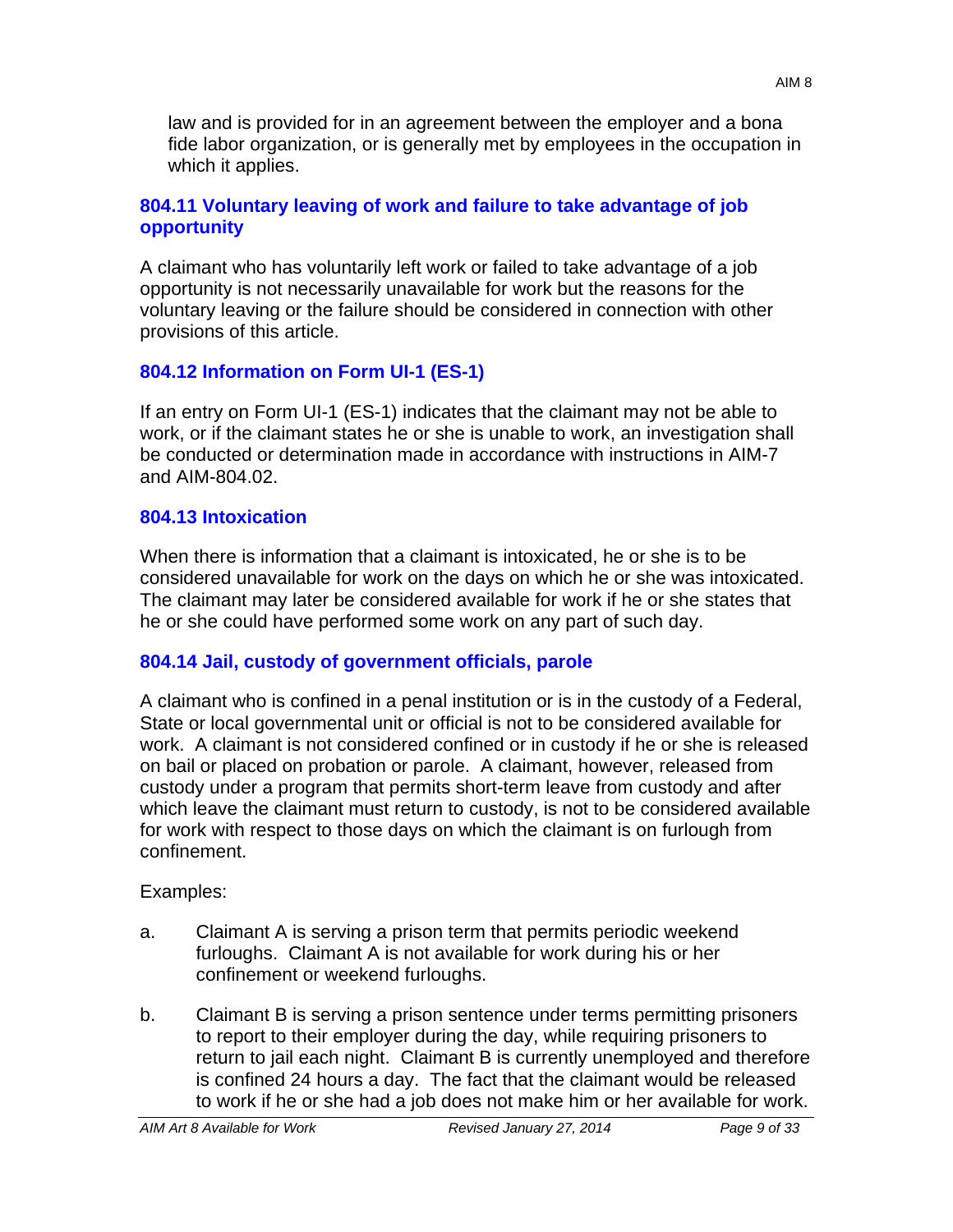#### **804.15 Jury duty**

A claimant who is on jury duty or is required to appear in court as a witness, is considered to be unavailable for work on each day on which he or she is required to be on jury duty or in court, unless it is established that the claimant is ready to work on such days.

#### **804.16 Leave of absence**

When there is information that a claimant is on leave of absence, an investigation of availability for work is to be made. The claimant is considered available for work if it is established that he or she is willing to work and ready to work in accordance with the other instructions of this article. In determining willingness to work, consideration is to be given to the claimant's reasons for taking a leave of absence, prospects of getting other work while on leave, and efforts to obtain other work. A leave of absence taken because of personal circumstances or taken in order to perform activities not consistent with full-time work often indicates unwillingness to work. If the claimant took the leave of absence, and continues it, to protect seniority rights in order to look for other work or to engage in other work, or the work from which the claimant took leave of absence was, and continues to be, unsuitable, the leave of absence would not indicate unwillingness.

### **804.17 Locality of limited job opportunities**

A claimant who moves from a locality in which employment opportunities are relatively good to a locality in which employment opportunities are relatively poor or remains in such a locality of limited job opportunities is considered to be available for work, unless there is additional information showing:

- a. that work which the claimant is willing to accept does not usually exist and there is no prospect that it will exist, within the distance from his or her residence that he or she is willing to accept such work; or
- b. that the claimant is otherwise unduly or unreasonably restricting his or her willingness to work; or
- c. that the claimant may not be available for work in accordance with other instructions in this article.

#### **804.18 Lodge or organization work, and electioneering or other political campaign work**

#### **a. Holding a position**

The fact that a claimant is holding a position in a lodge or other organization, electioneering or doing other political campaign work, requires no investigation of availability for work, unless there is additional information which indicates that the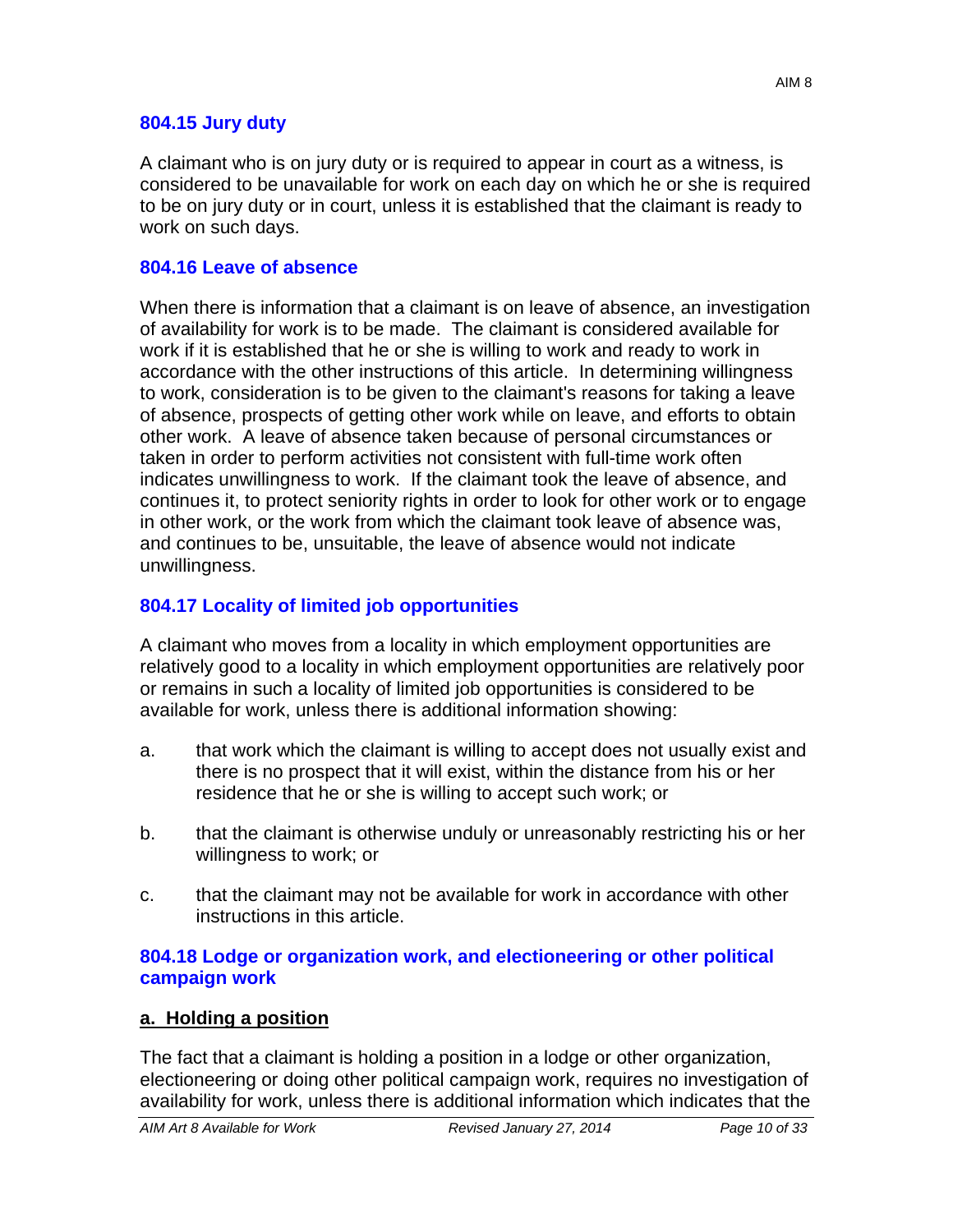position requires work that would interfere with the acceptance of suitable work. If there is such additional information, the claimant is to be considered available for work if he or she:

- 1. would be willing to give up the position, or
- 2. can arrange to have his or her work done by someone else, or
- 3. can change the days or hours of work if he or she obtains work; and
- 4. otherwise establishes that he or she is ready and willing to work.

### **b. Attendance at meetings**

A claimant who is attending a lodge or other organization convention is to be considered unavailable for work on each day on which he or she is attending such convention, unless it is established that:

- 1. the claimant's responsibilities or obligations in connection with the convention would not interfere with the acceptance of other suitable work, or, if it would, that he or she is willing to leave the convention, can arrange to have his or her work done by someone else, or can change the days or hours of work if he or she obtains work; and
- 2. the claimant otherwise establishes that he or she is ready and willing to work.

## **804.19 "Marking back" on extra-board and missing turns in pool service**

A claimant who is on an extra-board and "marks back" so as to cause his or her name to be placed in a lower position on the extra-list, will be considered unavailable for work from the date he or she marks back to the date with respect to which the circumstances which caused him or her to "mark back" have been removed and the claimant is ready to work and willing to work.

An employee in pool service is not available for work on any day the employee would have worked but for missing a turn. An employee is generally considered to be in pool service if he or she performs train and engine service as a regular member of a crew that works as a unit on a first in, first out basis.

#### **804.20 Marriage**

When a claimant voluntarily leaves his or her last work in order to marry, availability for work is to be investigated. The claimant is considered available for work if it is established, with respect to the days subsequent to the leaving, that he or she is ready and willing to work and if the apparent discrepancy between the claimant's unwillingness as indicated by the voluntary leaving and any statement of willingness to work is reconciled.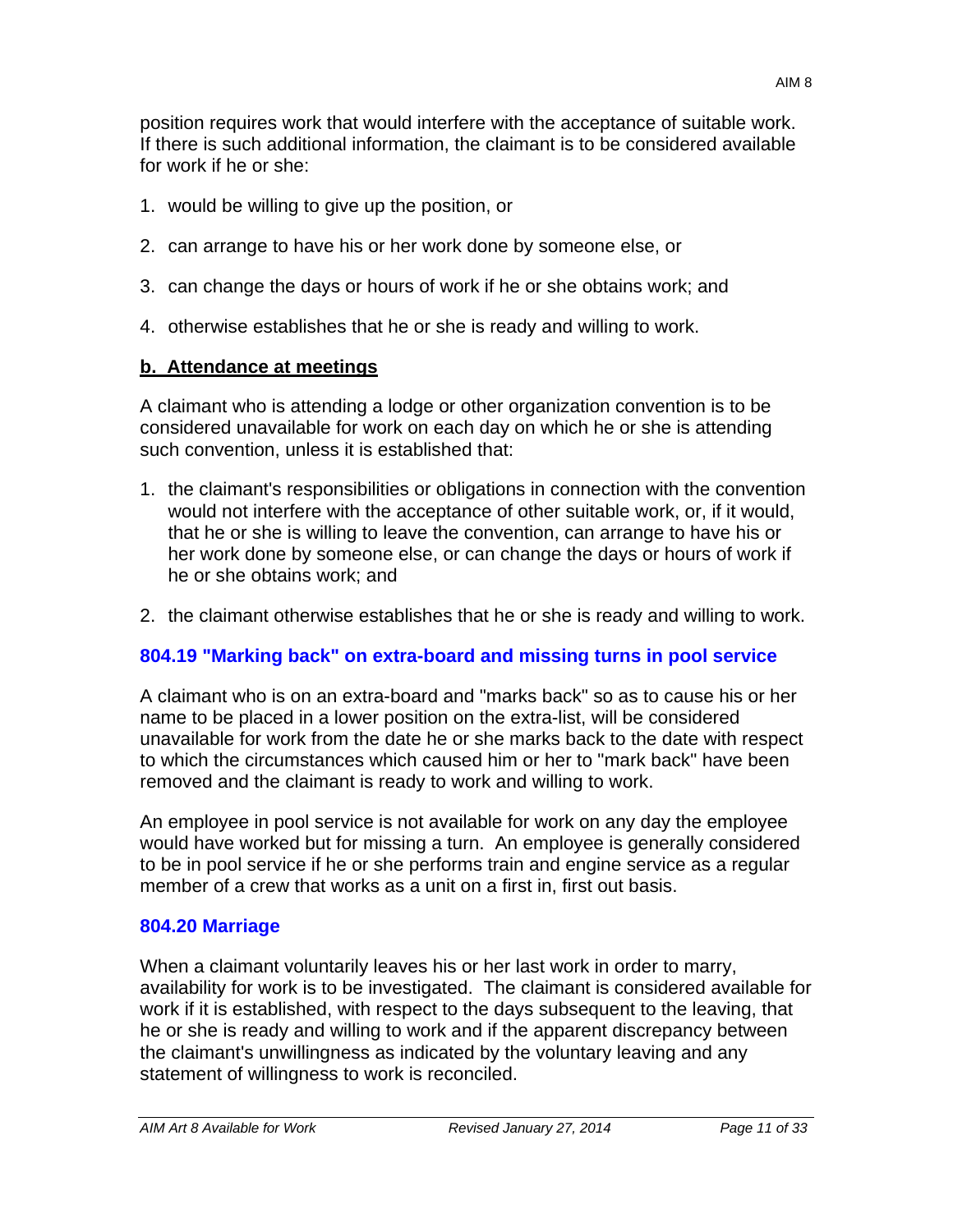#### **804.21 Military service**

A claimant who is in active military service is considered unavailable for work. If a claimant's address is preceded by "Camp", or indicates that he or she is stationed at a Military Reservation, an investigation is to be conducted to determine whether he or she is in active military service.

### **804.22 National Guard and Reserve service**

A claimant who is merely attending weekly military drills of the National Guard or Reserves is considered available for work unless there is other information to show that he or she may not be available for work in accordance with instructions in this article.

#### **804.23 Notices of work**

### **a. Failure to respond to notice of work**

A claimant's failure to respond to a notice or call for work from an employer, may require an investigation of availability. If the claimant refuses an assignment in his or her regular occupation with his or her employer for a specific day, the claimant should be considered not available for work on such day. Section 4(a-2)(ii) of the Act is not ordinarily applicable in such cases. A claimant is considered unavailable for work on each day with respect to which he or she is not in a position to receive notices of work from the employer from whom he or she could reasonably expect to receive a call or notice of work.

#### **b. Returned mail**

Return of a check or mail as undeliverable because of an improper or incorrect address furnished by a claimant will not, of itself, be considered as raising a question of availability for work.

#### **804.24 Part-time work**

A claimant who is a part-time worker is considered available for work unless there is other information to show he or she may not be available for work in accordance with instructions in this article.

## **804.25 Pregnancy and childbirth**

#### **a. Before the birth of a child**

When there is information that a claimant for unemployment benefits is pregnant, an investigation should be made to determine her availability for work and to determine the expected date of normal delivery. She should not ordinarily be considered available for work after a date four weeks before the expected date of birth. The claimant should be fully advised concerning her rights to sickness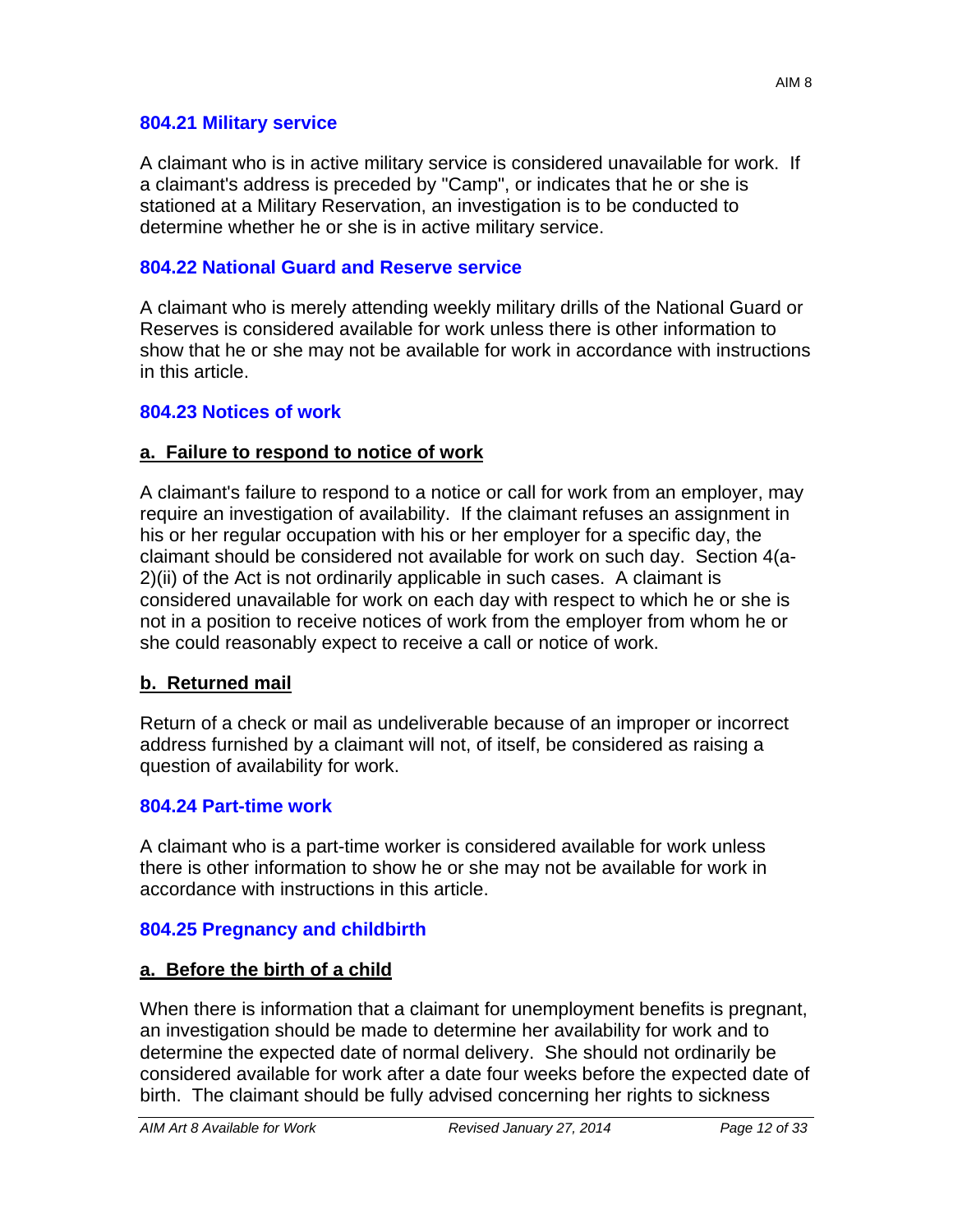benefits based on pregnancy, miscarriage and childbirth and should be given Forms SI-1A and SI-1B, Application and Statement of Sickness.

### **b. After the birth of a child**

Unemployment benefits should not be paid to a claimant after the birth of a child unless investigation shows that she is available for work or unless she has been employed since the child was born.

### **804.26 Public office**

Whenever information is received that a claimant holds a public office, his or her availability for work is to be investigated. The claimant is considered unavailable for work on each day on which he or she is required to perform duties which require substantial time unless it is established:

- a. that the claimant can carry out the duties of his office at such times and on such days as to not prevent him or her from being ready to accept other suitable work, or
- b. that the claimant has performed work in the past while holding such office, or
- c. that the claimant can arrange to have his or her work done by someone else, or
- d. that the claimant would be willing to give up the office if he or she obtained work; and
- e. it is otherwise established that the claimant is ready and willing to work.

## **804.27 Quarantine**

#### **a. Quarantine**

A claimant who is quarantined or whose residence is quarantined is to be considered unavailable for work from the date that the quarantine is established to the date the restriction is lifted, unless it is established that under the condition of the quarantine he or she is permitted to perform work.

## **b. Infectious illness**

A claimant who is recovering from an infectious illness or who has remained at home on the advice of a physician or public health official is considered unavailable for work on each day on which he or she remains at home unless it is established that the claimant is ready and willing to work and is able to work.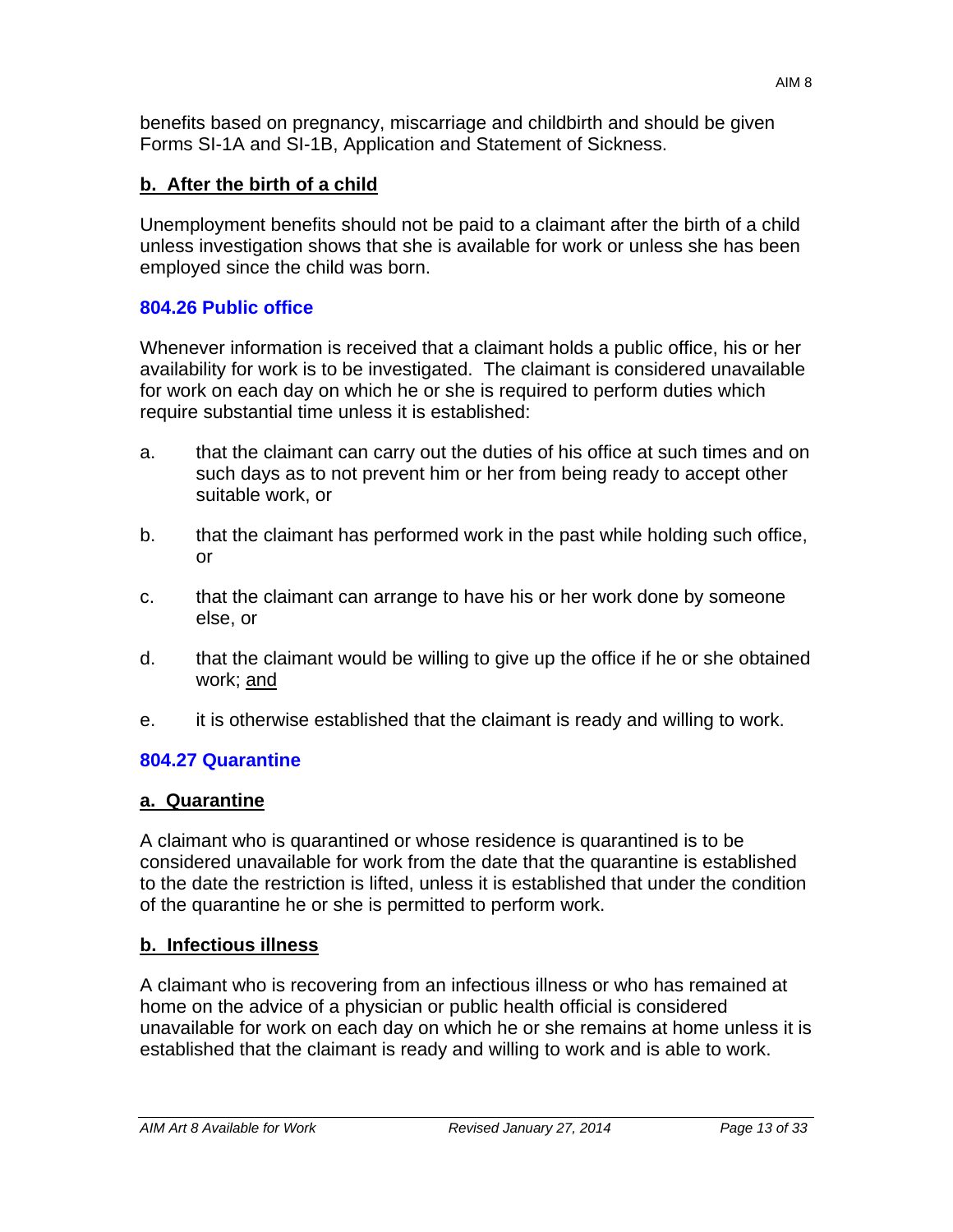No investigation of availability for work need be made and a claimant is considered available for work if he or she is required to stay away from work because of an employer rule prohibiting employees from working while there is an infectious illness in their home.

## **804.28 Religious or personal convictions**

A claimant who is not willing to work on the Sabbath Day of his or her faith, because of religious convictions, will not for that reason be considered unavailable for work on such day. In any other situation, unwillingness to work on a particular day because of religious or personal convictions would raise a question of availability and the case should be briefed to the RUIA, Internet and Support Section (RIS) in Policy and Systems.

## **804.29 Restriction on area of employment**

A claimant is considered unavailable for work during the time he or she is willing to work only in an area where there is usually no work he or she is ready and willing to perform.

# **804.30 School or training course**

## **a. Technical school, trade school or vocational training program**

Enrollment in a technical or trade school or in a vocational training program is considered a reasonable effort to obtain work. A claimant who is attending or participating in such school or program is considered available for work if both of these conditions are met:

- 1. The claimant's current prospects for work are poor; and
- 2. The claimant's training can reasonably be expected to increase his or her prospects for work.

## **b. High school or college: Presumption of unavailability**

A claimant who is attending regular day classes in a high school or college is presumed to be unavailable for work unless there is clear evidence, as indicated below, of availability. If such a claimant protests the determination that he or she is not available for work, detailed information should be obtained, through personal interview if at all possible, concerning:

1. The claimant's present circumstances, such as the hours of class attendance, and any special financial assistance or allowance he or she is receiving while in school.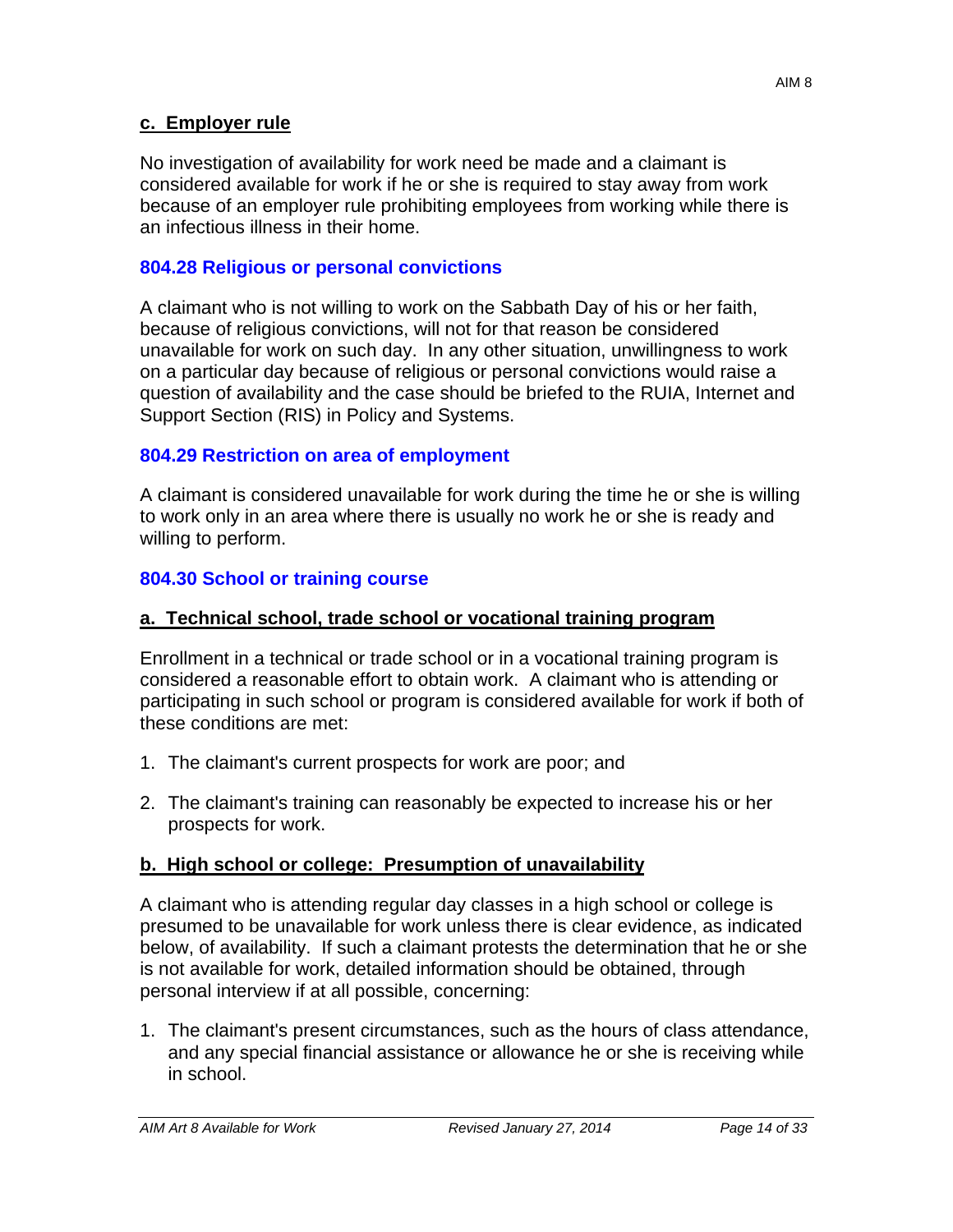- 2. The claimant's work history, particularly any previous work performed while attending school.
- 3. The claimant's efforts to obtain work.
- 4. The claimant's prospects for work.

## **c. High school or college: Determination as to availability**

A student-claimant is to be considered available for work if both of these conditions are met:

- 1. There is clear and convincing evidence that the claimant is making reasonable efforts to get work or has good prospects of such work. In this connection, "work" means full-time work. A claimant should not be considered available for work on the basis of applications for part-time work such as students frequently perform.
- 2. It is clear that the claimant could perform full-time work while continuing in school or that his or her personal circumstances are clearly such that he or she would leave school in order to perform work. On this latter point, consideration may be given to the nature of the school work, the claimant's financial resources, and the amount of financial loss he or she would incur by leaving school.

# **d. Employment on extra board**

A student who is on a rotating extra board should ordinarily be considered to be available for work. But if he or she "marks back" on the board, or misses calls for work because of school attendance, careful investigation must be made to ascertain whether the claimant is ready and willing to accept and perform regular full-time work.

## **e. Voluntarily leaving work to attend school**

A claimant who voluntarily leaves work that he or she could have continued in order to attend school will be presumed not to be available for work. This presumption does not apply to a furloughed employee who begins attending school, because the employee does not have work to leave, although the employee's availability must still be evaluated in light of paragraph a, b, and c above. The presumption would apply, however, if the employee failed to respond to a recall in order to continue attending school.

## **804.31 Seasonal work**

A claimant who is customarily unemployed during certain seasons of the year is to be considered available for work unless there is other information to show that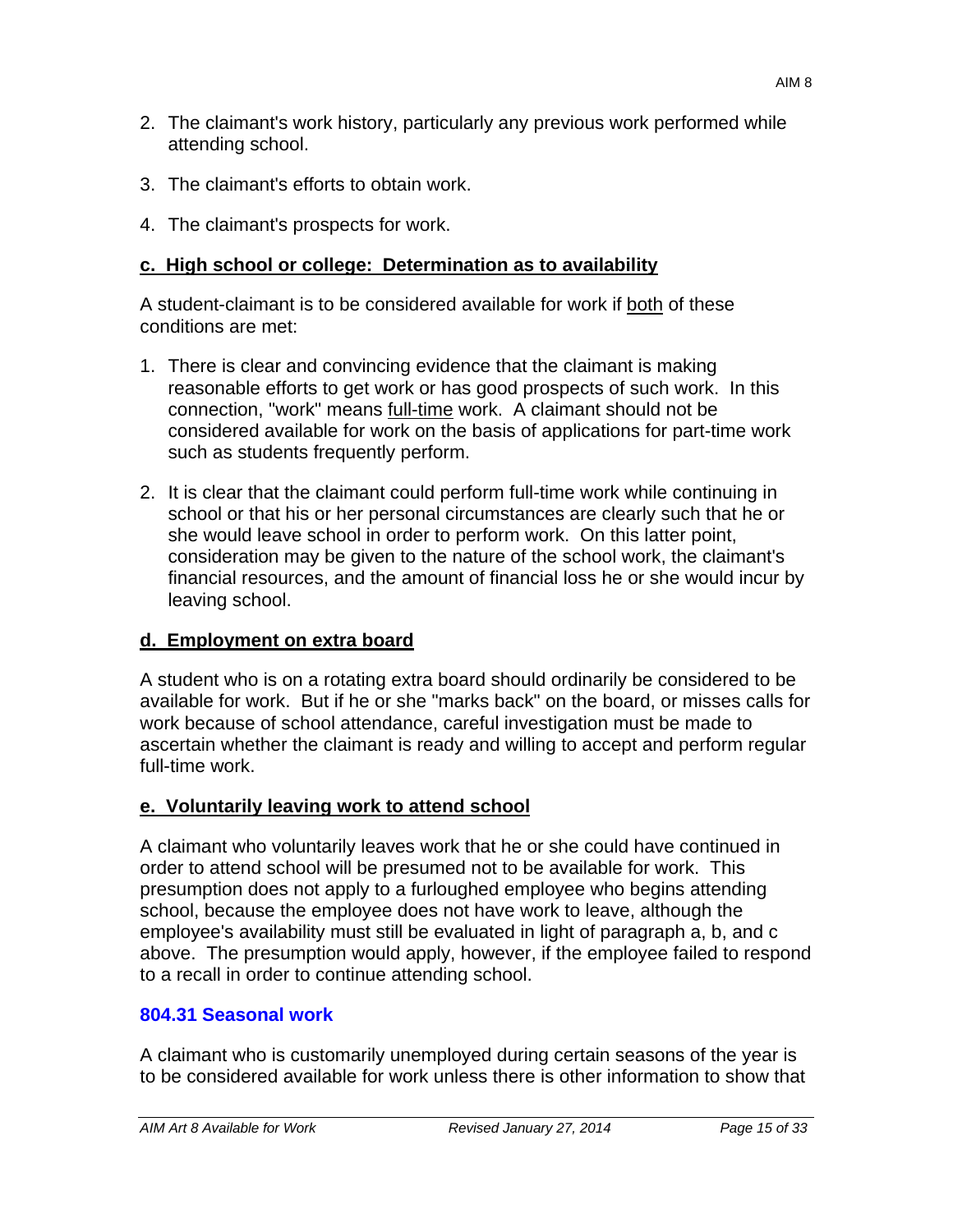# **804.32 Self-employed persons and farmers**

Whenever information is received that a claimant is substantially engaged in an activity or enterprise for earned income, his or her availability for work is to be investigated. (See .39 Salesperson.) The claimant's availability for work is not in question on days for which remuneration is payable or accrues because for this reason those days cannot be considered days of unemployment. The claimant will be considered unavailable for work on every day on which he or she is engaged in the employment or enterprise, which would otherwise be a day of unemployment, unless it is established that the claimant:

- a. could engage in the activity or enterprise at such times and on such days as would not interfere with his or her readiness to work.
- b. could arrange to have the work done by someone else, or
- c. would be willing to give up such activity or enterprise if he or she were offered work he or she is willing to perform.

In considering a claimant's willingness to work, knowledge of the amounts of his or her investment and income, and his or her work history while engaged in such activity and enterprise are material, since such knowledge will afford some insight into the claimant's reason for self-employment, i.e., whether for subsistence, as a stop-gap, or as a main source of income. The time spent in the enterprise (with due consideration given to seasons), and the arrangement the claimant may have made or would make for someone else to take care of the enterprise give indications of the claimant's readiness to work.

# **804.33 Strike or labor dispute**

A claimant, unemployed because of a strike or other labor dispute, will be considered available for work, unless there is additional information to show either:

- a. that the claimant is not available for work in accordance with other instructions of this article, or,
- b. that the claimant is not ready or willing, upon the termination of such strike or labor dispute, to return to the work at which he or she is not employed because of a strike or labor dispute.

# **804.35 Accumulated rest days**

Under the provisions of certain collective bargaining agreements, when it is not practical for an employee in a given position to take his or her rest days each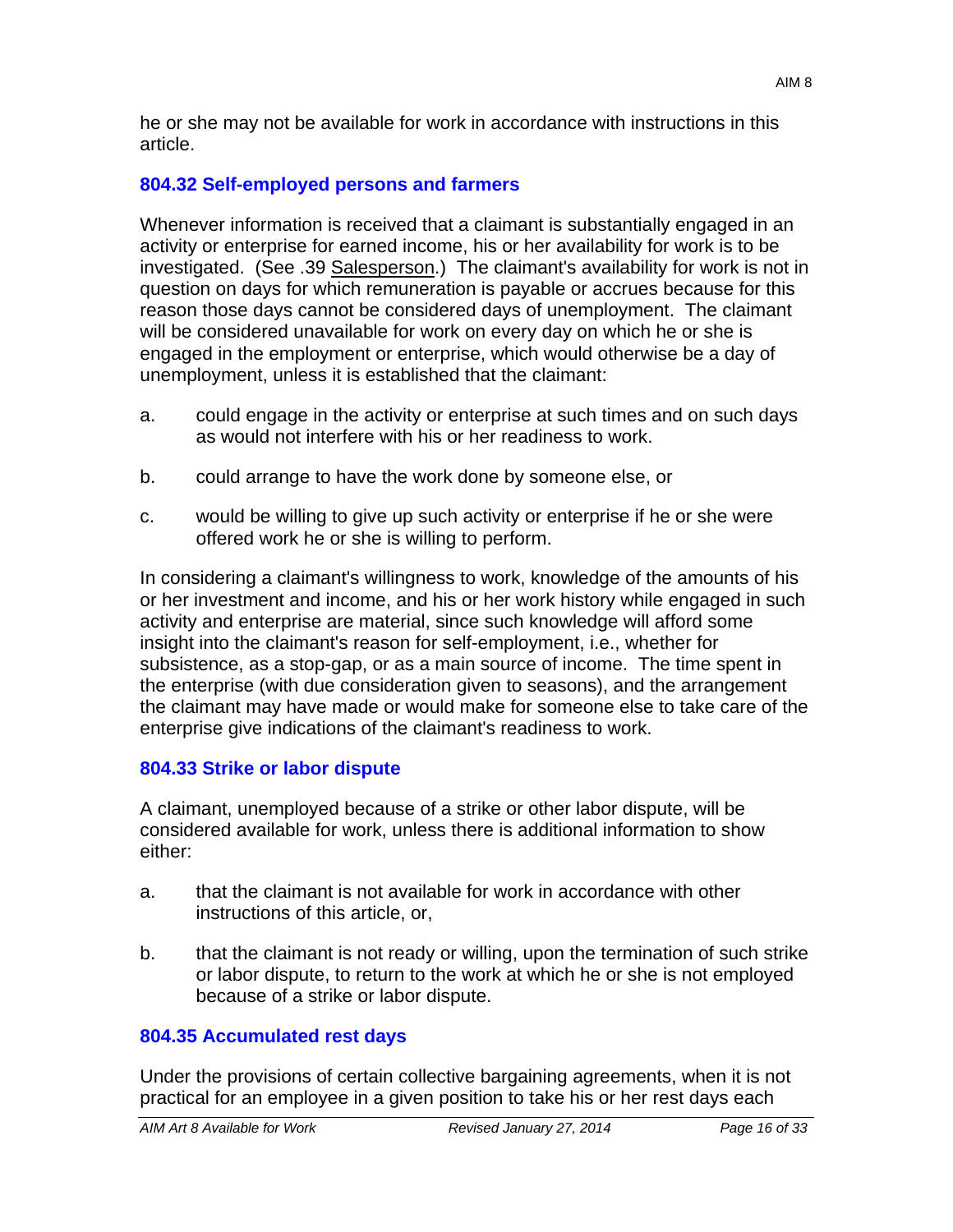week, the rest days may be allowed to accumulate and taken in a block. A claimant will ordinarily be considered not available for work on such accumulated rest days. If in any case it appears that the claimant may be available for work on the accumulated rest days, the question whether remuneration is attributable to the rest days will be considered. In some cases, investigation has disclosed that provisions of the agreements are such that remuneration is attributable to the accumulated rest days.

Note: Compressed work schedules are becoming more common among railroad workers. These consist of an employee working a block of days in a row followed by the accumulated rest days. When adjudicating these claims for availability, the key issue to be determined is the reason a claimant is unemployed on a particular day.

- 1. If the reason is that the day is an "extra" rest day resulting from a compressed workweek or schedule, the day should be denied based on availability.
- 2. If the reason is furlough or lay off, the "extra" rest day should be allowed as a day of unemployment. (A claimant on furlough does not have rest days).

Any questionable case should be routed through channels to the RUIA Internet and Support section in Policy and Systems (P&S-RIS).

## **804.36 Equivalent of full-time work**

A claimant who is continuously employed in work providing the equivalent of fulltime employment is not to be considered available for work with respect to any rest day, holiday or other non-work day within a 14-day registration period. Examples of such cases follow. Any questionable case should be routed through channels to RIS.

- a. An employee regularly receives remuneration for 40 hours per week by working 10 hours on each of four days in the week. Consequently, the claimant has six rest days, instead of the usual four, in a 14-day registration period.
- b. An employee who is employed in a position with a compressed work schedule during only part of a registration period is to be considered unavailable for work on extra rest days resulting from the compressed work schedule. An "extra" rest day is a day on which the employee would have worked under a conventional schedule of five consecutive 8-hour workdays.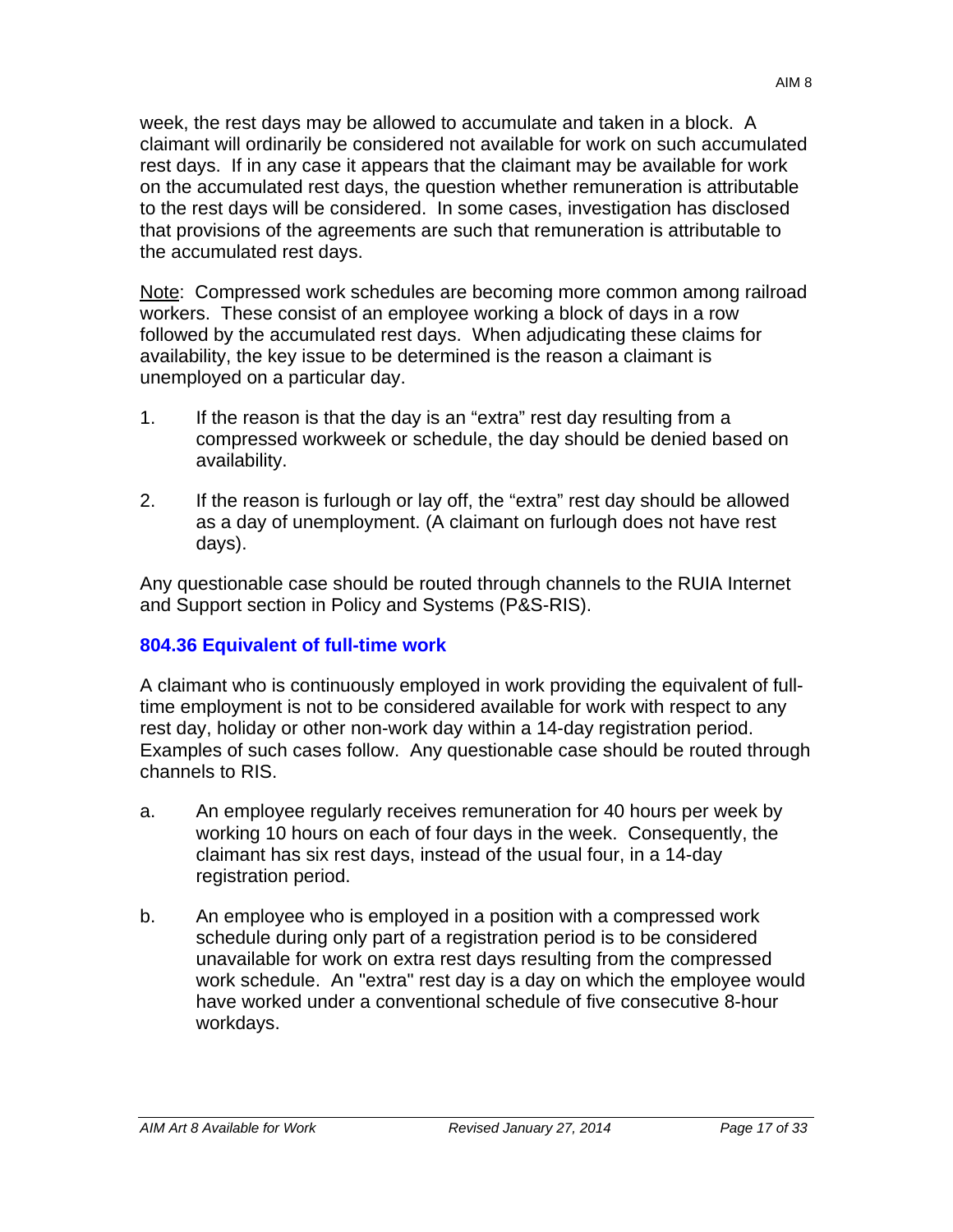For example, the claim of an employee who is recalled from furlough on the eighth day of a registration period to a job requiring four 10-hour workdays per week is coded as follows:

1111111 2222811

- c. An employee changes from one regular assignment or shift to another which has different rest days, with the result that in one 14-day registration period he or she has five rest days.
- d. An extra board employee works under an agreement providing that the daily rate of compensation is the weekly rate divided by the number of working days in the week. In a week containing a holiday, the daily rate is one-fourth the weekly rate. On a claim the employee shows employment on all days in the registration period except a holiday and four rest days. The claimed days are to be denied because the claimant is being paid the same amount as if he or she had worked full-time.

## **804.37 Extra-Board**

A claimant who is on a rotating extra board will ordinarily be considered available for work. The amount of work a claimant may be likely to get by being on a seniority extra board or seniority list is to be considered along with other factors in determining whether the claimant is available for work. A claimant who chooses to work on an extra board in preference to holding a regular assignment will not on that account alone be considered unavailable for work. However, if there is an indication that the claimant did not have good prospects of getting fulltime work by choosing the extra board, availability for work is to be investigated. If the investigation discloses that the claimant did not have good reason to believe that he or she would get the equivalent of full-time work, the claimant will be considered not ready and willing to perform full-time work and consequently not available for work on non-work days.

# **804.38 Union membership requirements**

If information is received indicating that a claimant may have been discharged for failure to meet union membership requirements, an investigation is to be made to determine whether he or she is available for work. If it is found that the claimant has been discharged for failure to meet union membership requirements, he or she will be considered unavailable for work until demonstrating a willingness to work despite his or her failure to meet union membership requirements.

## **804.39 Salesperson**

A claimant who is spending substantially full time as a salesperson on a commission basis receives remuneration attributable to the days on which sales are made, and for other days is generally not available for work. If such a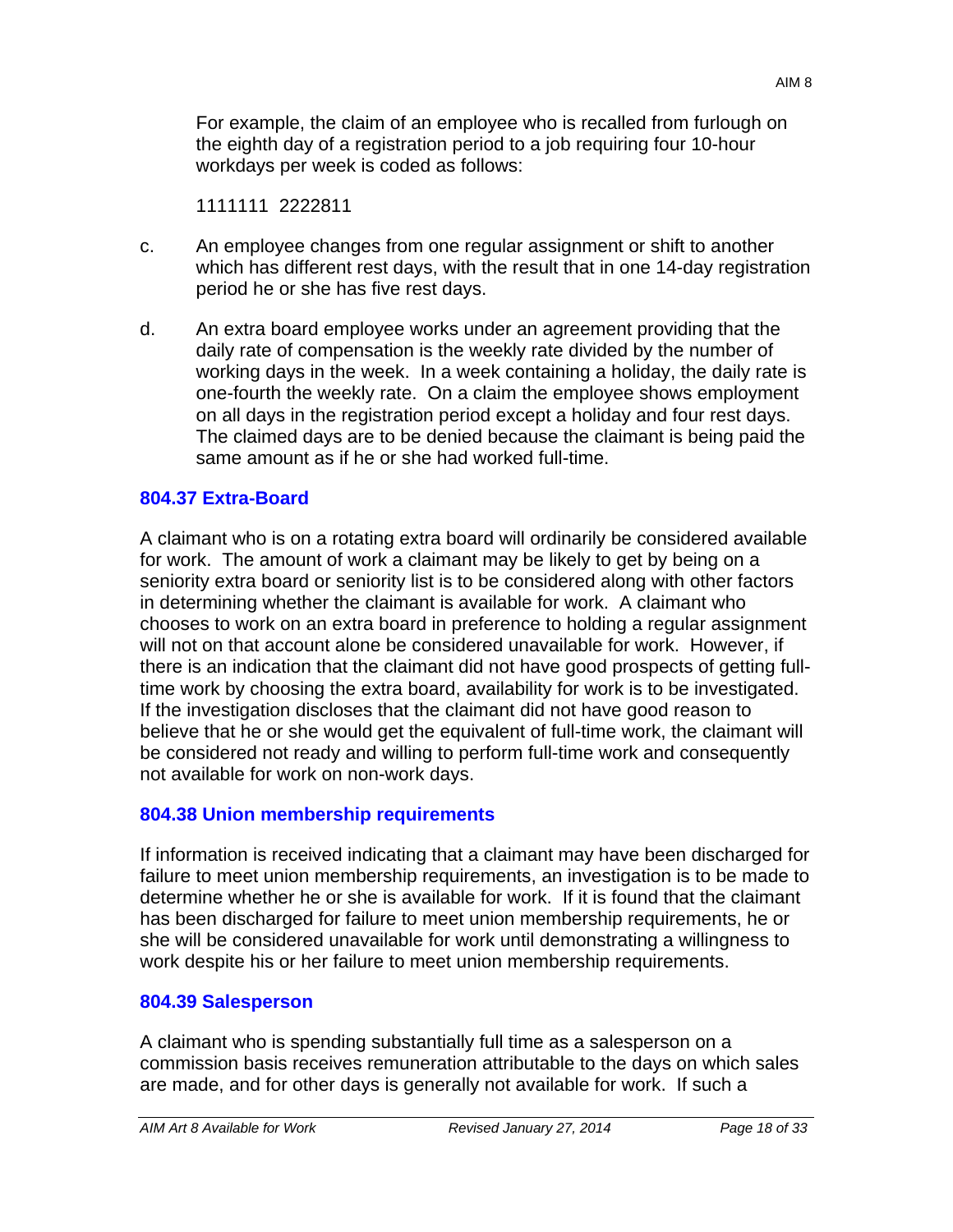claimant contends that he or she is willing to discontinue the selling job to accept other employment, he or she may be available on days on which no sales are made. In such cases the circumstances surrounding the termination of the claimant's last employment, his or her prospects of getting other work and the amount earned from sales should be taken into account in arriving at the determination. A salesperson who is getting substantial earnings will generally not be likely to abandon the endeavor in favor of accepting other full-time work, and hence, is not available.

### **804.40 Failure to work in anticipation of maximum mileage**

An employee in train and engine service who voluntarily lays off work on any day to avoid reaching maximum mileage, hours or earnings permitted under a labormanagement agreement providing for work restrictions is not to be considered available for work with respect to such day.

### **804.41 Foreign Residency**

Unemployment benefits may be paid to a person residing outside of the United States if he or she is available for work and otherwise eligible. While a claimant may establish a presumption of availability by registering for benefits, the RRB's inability to verify availability is grounds for terminating benefits. The Bureau of Field Service (BFS) is to consider the circumstances that resulted in foreign residency, whether the claimant has any required work permit, prohibitions or limitations on the employment of immigrants, work seeking efforts as monitored by questionnaire or other means and any other material evidence in determining availability. (Reference L-95-13)

# **805 Determinations as to Availability**

## **805.01 Determinations by field offices**

District offices are authorized to make determinations on availability. If it appears to the district office that benefits have already been paid for one or more days included in a period of unavailability that is identifiable, BFS is to be notified. In such case, BFS will determine whether benefits already paid are erroneous. (Such a case should occur infrequently. Example: claimant marked off the extra board for one or more days but still claimed the days. The claimant's certification that he or she was available for work on such days would presumably have been false.)

#### **805.02 Determination of unavailability for indefinite period**

When a claimant is held unavailable for work for an indefinite period with no identifiable beginning date, no further unemployment benefits are to be paid without evidence of availability. (Benefits already paid should not ordinarily be disturbed.) Thus, a claim received in the field office on or after the date of an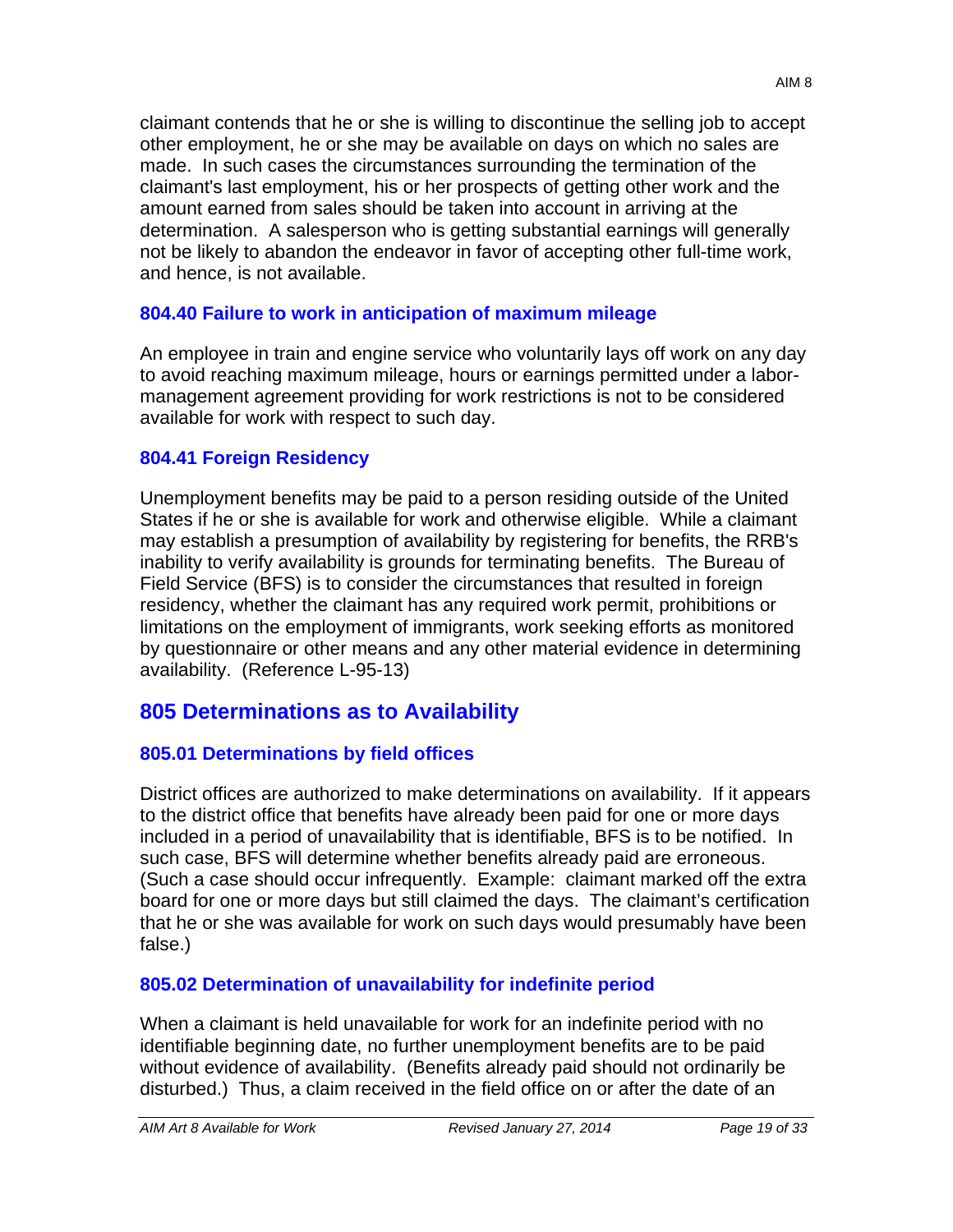adverse determination will ordinarily be denied even though some or all of the days are on or before the date of the determination. The determination will be considered applicable with respect to each day after the date of determination until the claimant obtains substantial employment or there is other information showing that he or she became available for work. If evidence is presented to the effect that the claimant became available for work after the date of determination, such evidence will be considered and a determination will be made concerning the claimant's availability for work on the days with respect to which such evidence is presented. During or after any period of substantial employment, the claimant is to be considered available for work, in the absence of any evidence to the contrary, on the basis of the certifications on his or her claim forms.

### **a. Gap in registration**

If a claimant who has been held not available for work stops registering and later begins to register again, it may be considered that he or she has become available for work if:

- 1. There is evidence that the claimant worked during the gap in registration, or,
- 2. The first day claimed is 60 or more days after the last day previously claimed.

# **805.03 Reconsideration of field office determination**

When BFS receives information which appears to furnish grounds for a reconsideration of a field office determination, BFS will make a re-determination if appropriate.

# **805.04 Review of field office determination**

If, in the opinion of BFS, information received raises a question whether a field office determination was correct when made, BFS should request the field office file for the claimant and review the evidence. In the event that BFS finds that the field office determination was correct when made, the field office file will be returned to the field office with a memorandum affirming the determination or with information needed for reconsideration in accordance with subsection .03 of this section. In the event BFS finds that the field office determination was not correct when made, BFS will make a re-determination, and, when returning the field office file, furnish the field office an explanation of the action taken and request the field office to inform the claimant.

# **806 Notice**

Notice of determination that a claimant is not available will be sent in each case in which benefits are denied on the basis of such determination and in each case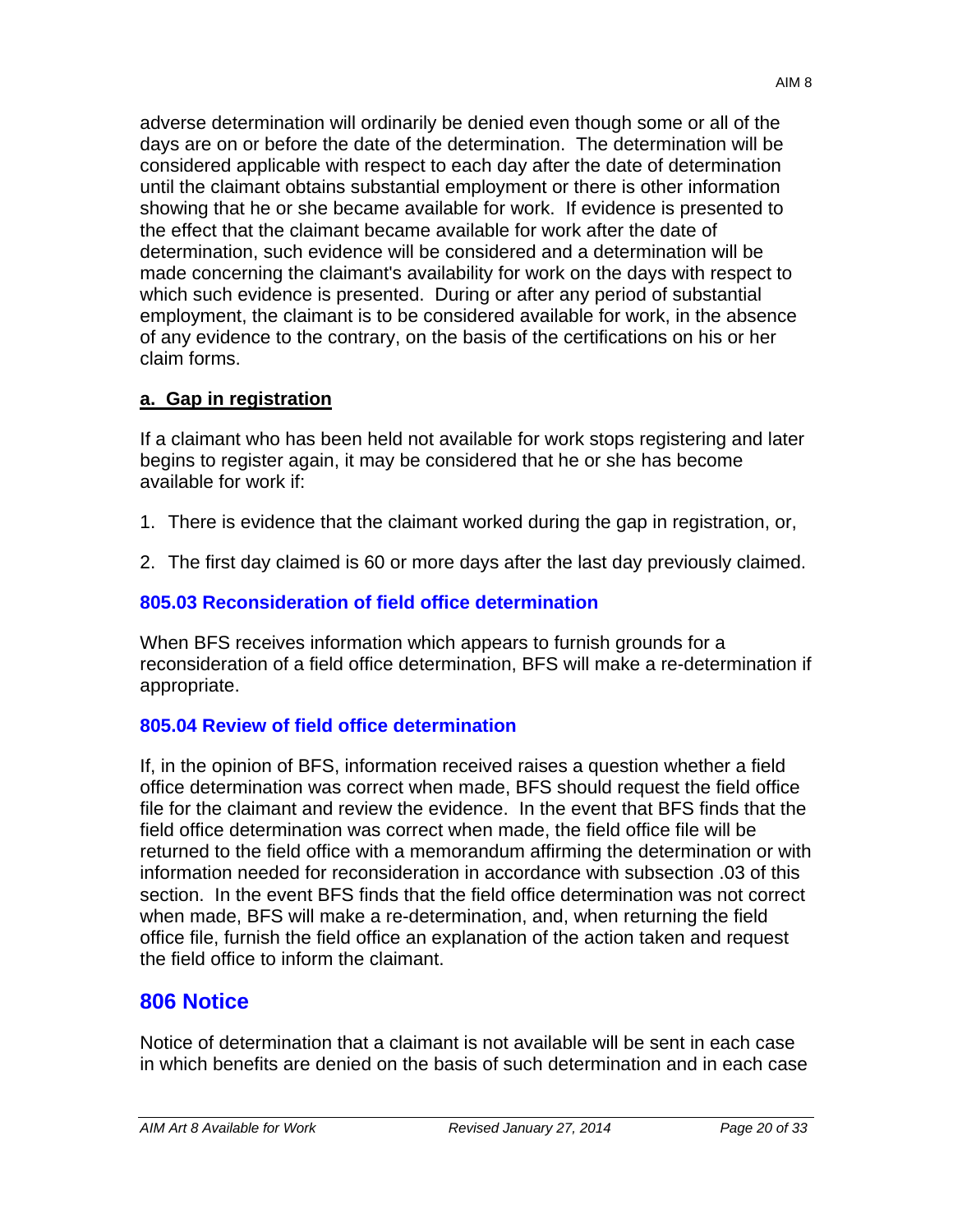where a period of unavailability extends beyond the latest day claimed as a day of unemployment.

# **Appendices**

## **Appendix A - Expression Of Policy On Availability For Work**

(Body of Letter from RRB's General Counsel to General Chairman of a Labor Organization)

According to your letter, Mr. The Controller stated that the Railroad Retirement Board's (RRB) district manager there had issued circular letters to all unemployed railroad men and women, advising them that they would lose benefits unless they appeared at his office and showed that they had made an honest effort to find "any kind of work."

Our district manager at the networking advises us that he has not issued any circular of the type described in your letter. It would appear that Mr. was referring to certain letters which have been sent out to individuals whose claims for unemployment insurance benefits have been denied. These letters contain spaces for the insertion of the reasons for denial. A copy of a typical letter of this sort is enclosed for your information; this was used in a case in which it had been found that the claimant was not "available for work", as required by the Railroad Unemployment Insurance Act.

You will note from the enclosed letter that evidence of effort to find work is required only if the claimant does not have good prospects of getting work soon. Such evidence is not required if, for example, the claimant is on an extra board. In such cases, the claimant would be regarded as satisfying the "availability" requirement of the Act. Under the RRB's adjudication policy, even a claimant who does not have good prospects of being called back to work and is not on an extra board is not required to look for "any kind of work." All that is required of him is that he make reasonable efforts to obtain work. What constitutes "reasonable efforts" is determined on the basis of all the facts of the particular case. No claimant would, of course, be expected to seek, or to accept, work which would not be suitable for him. The Act itself prescribes certain standards regarding the suitability of work, and the RRB's policies in this connection are intended to effectuate the purposes of the Act.

Policies similar to those discussed above in connection with the "availability" requirement are also followed by the Board in applying the provisions of section 4(a-2)(ii) of the Act, regarding a thirty-day disqualification for failure to accept suitable work, or to comply with instructions from the Board to apply for suitable work or to report to an employment office.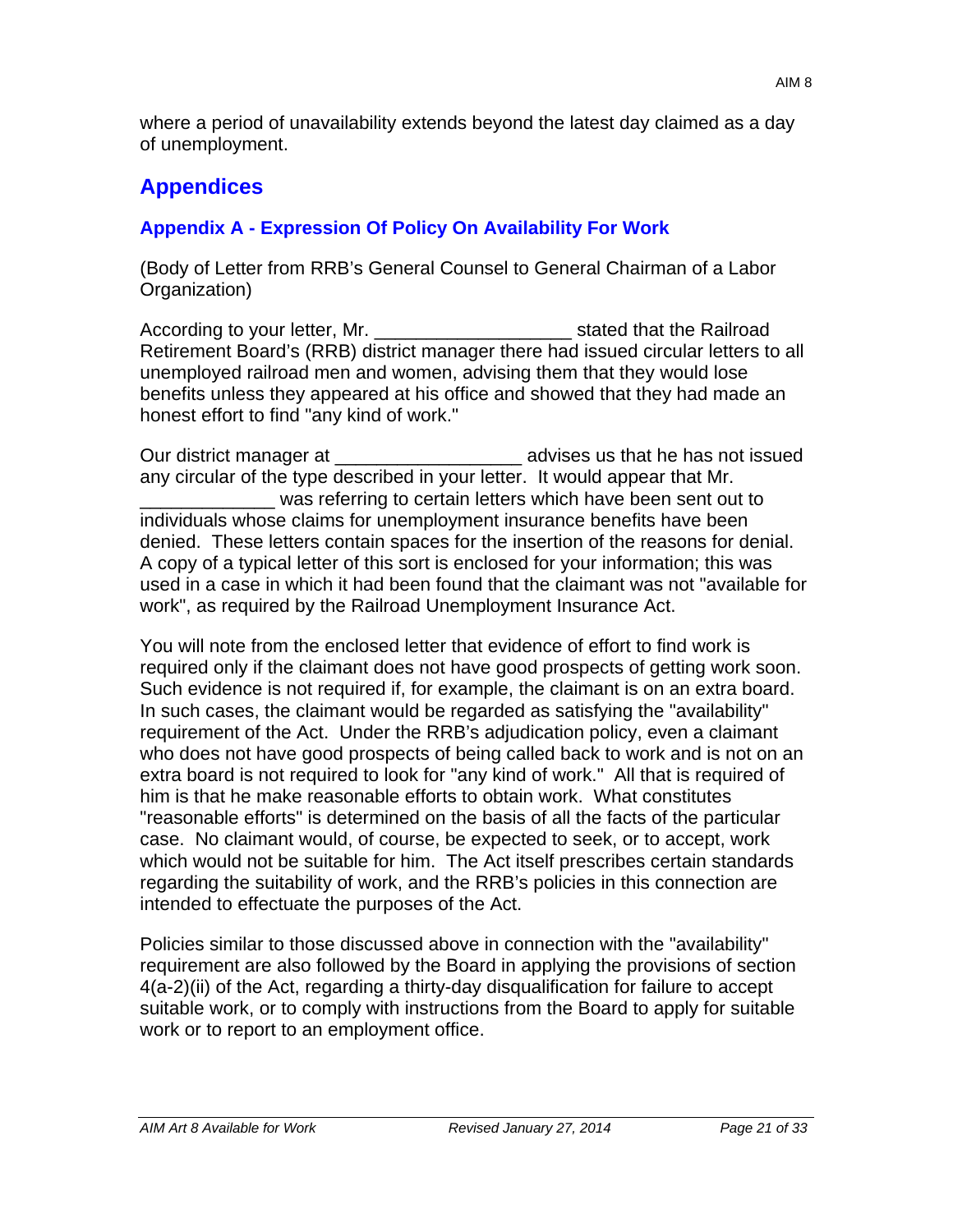### **Appendix B - Availability For Work**

#### **Introduction**

This appendix provides an overview of the basic concepts of the availability for work requirement.

Basic Meaning of "Available for Work"

The meaning of the phrase "available for work" is spelled out in the Board's regulations:

- A claimant for unemployment benefits is available for work if he or she is willing and ready to work.
- A claimant is "willing to work" if he or she is willing to perform work reasonably appropriate to his or her circumstances.
- A claimant is "ready to work" if he or she is in a position to be notified of work and is prepared to go to work when the call comes.

#### **Initial Proof of Availability**

The great majority of claimants for unemployment benefits are ready and willing to work. Recognizing this, the regulations provide that a claimant who has complied with the registration requirements is initially to be considered available for work, provided there is no evidence to the contrary.

Specific evidence as to a claimant's availability for work is required when the district office receives information indicating that he or she may not be available. Such information may be provided, for example, by the claimant on the claim form or by the employer in the prepayment verification process.

#### **Readiness to Work**

Many of the claimants who are found to be not available are not "ready to work." Some personal circumstance keeps them out of the full-time labor force. The claimant attending school full-time is the prime example of an individual who is not ready to work and hence not available for work. Persons who have to care for small children often are not "ready to work."

It is important for field office personnel to be on the alert for any personal circumstances which indicate a claimant's lack of readiness to work.

#### **Willingness to Work**

Whether a claimant is "willing to work" is, of course, an intangible matter, much more difficult to determine than whether he or she is ready to work. It is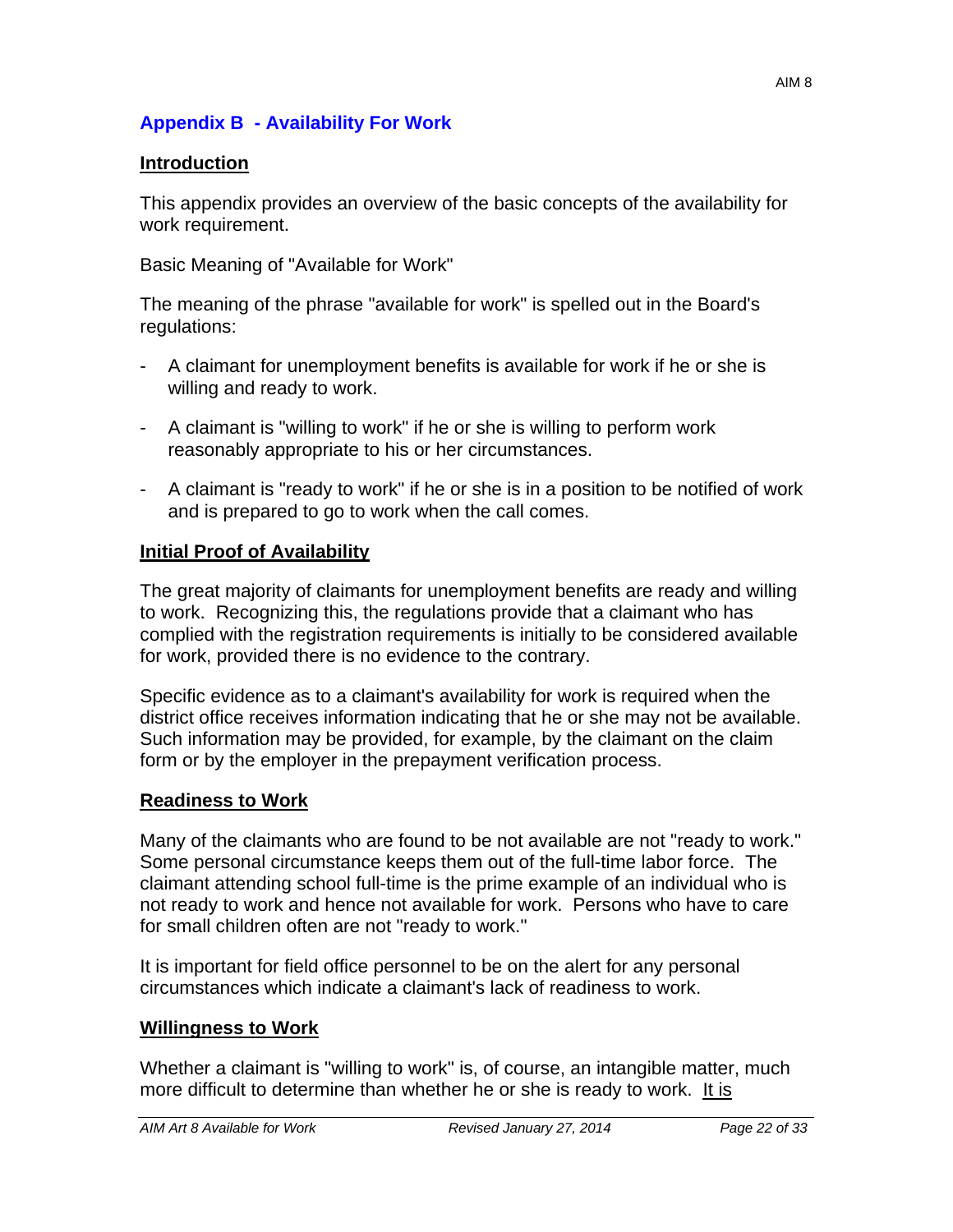reasonable to assume that a claimant is willing to work unless there is a clear signal that he or she is not. Refusal of an offer of suitable work without good cause may be such a sign. Failure to make reasonable efforts to obtain work is a more frequent and more reliable indication of unwillingness to work. The RRB's regulations provide that a claimant may be required to show, as evidence of willingness to work, that he or she is making reasonable efforts to obtain work unless he or she has good prospects of obtaining work or the circumstances are such that any efforts would be fruitless. If the claimant fails to make such a showing benefits are not thereafter to be paid unless evidence of availability for work is presented.

But it must be said, with emphasis, that a finding of unavailability based on the claimant's lack of efforts to obtain work is to be made after the claimant has been fully advised and has had an opportunity to establish availability for work. An exception is made, however, in the case of an employee who has voluntarily retired, and thus may be determined immediately to be unavailable for work.

#### **Reasonable Efforts to Obtain Work**

Information about a claimant's efforts to obtain work is normally obtained in a claimant interview. Most of the time the interview discloses the claimant is making reasonable efforts or has good prospects of work. If not, it becomes the interviewer's responsibility (1) to make sure that the claimant understands the "reasonable efforts to get work" requirement and (2) to help him or her find work. The interviewer should discuss with the claimant in detail

- The types of jobs he or she might obtain.
- Specific applications for work which the claimant has made.
- Additional places where the claimant might look for work.

The interviewer should try to reach an understanding with the claimant as to what the latter is going to do to try to find work. The interviewer should explain that if claimant's efforts are not successful he or she will be interviewed about the matter again within 30 to 60 days.

Discussions in a subsequent interview with a claimant about his or her jobseeking efforts should center on

- Results of applications for work.
- Whether he or she followed through on suggestions made at the previous interview and, if not, why.
- Mapping out a continuing campaign to get a job.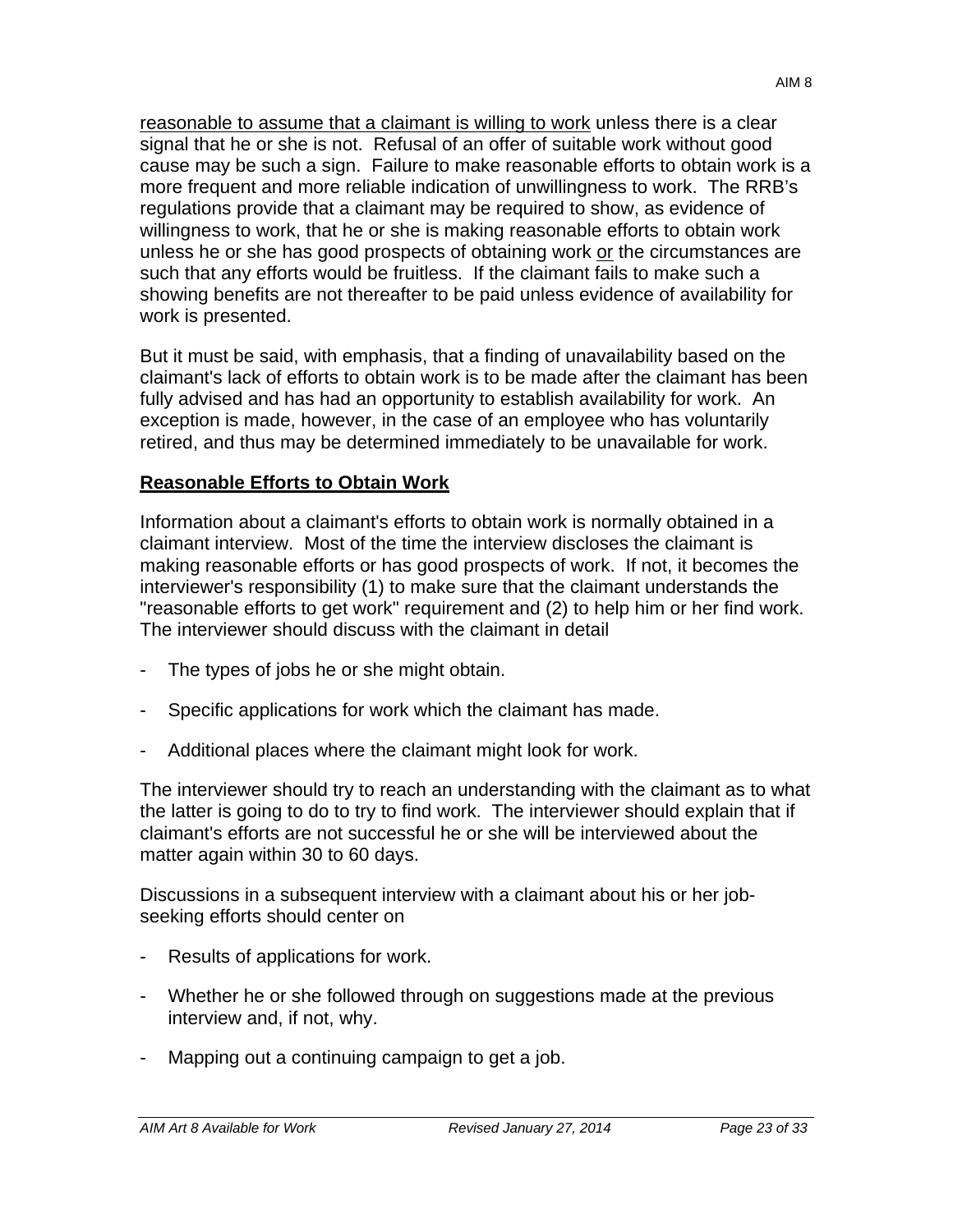If claimant interviews are skillfully conducted, a finding of failure to make reasonable efforts to get work will occur only when it is clear that the claimant really is not willing to work.

# **Suitable Work**

The above presupposes a reasonable, thoughtful approach to what constitutes suitable work. Some jobs - generally those with sub-standard wages or working conditions - are not suitable for anyone. Others may or may not be suitable for the individual claimant. In making such individual determinations the key considerations include:

- The claimant's experience, training and education. A claimant is not expected to apply for work for which he or she obviously is not qualified.
- Claimant's physical fitness, age and other personal factors. Lack of physical fitness for a job makes the work unsuitable. Age may be a limiting factor realistically, older claimants do not generally have as wide a choice of job opportunities as younger ones.

# **Length of unemployment and work prospects**

Work which the claimant could perform but which differs substantially from the types of work he or she has performed, or requires substantially less skill, may or may not be suitable. Good judgment is essential in this area. The length of unemployment is an important factor. The area of suitable jobs broadens as the individual's unemployment lengthens and his or her prospects lessen for getting a job in his or her customary occupation.

# **Appendix C - Guidelines For Requiring Work-Seeking Efforts Of Claimants**

The purpose of this appendix is to summarize guidelines to be considered in deciding which claimants are required to make reasonable work-seeking efforts and in making related availability determinations.

Because of the limited resources available, it is important that the time allocated for placement activities be spent where it will do the most good. In general terms, district offices should differentiate between three groups of claimants:

- 1. claimants who are not required to make work-seeking efforts in order to be considered available,
- 2. claimants for whom active placement assistance would not likely be useful, and
- 3. claimants who are required to make reasonable work-seeking efforts and who we can help find work through active placement assistance. District offices should concentrate their placement efforts on the third group.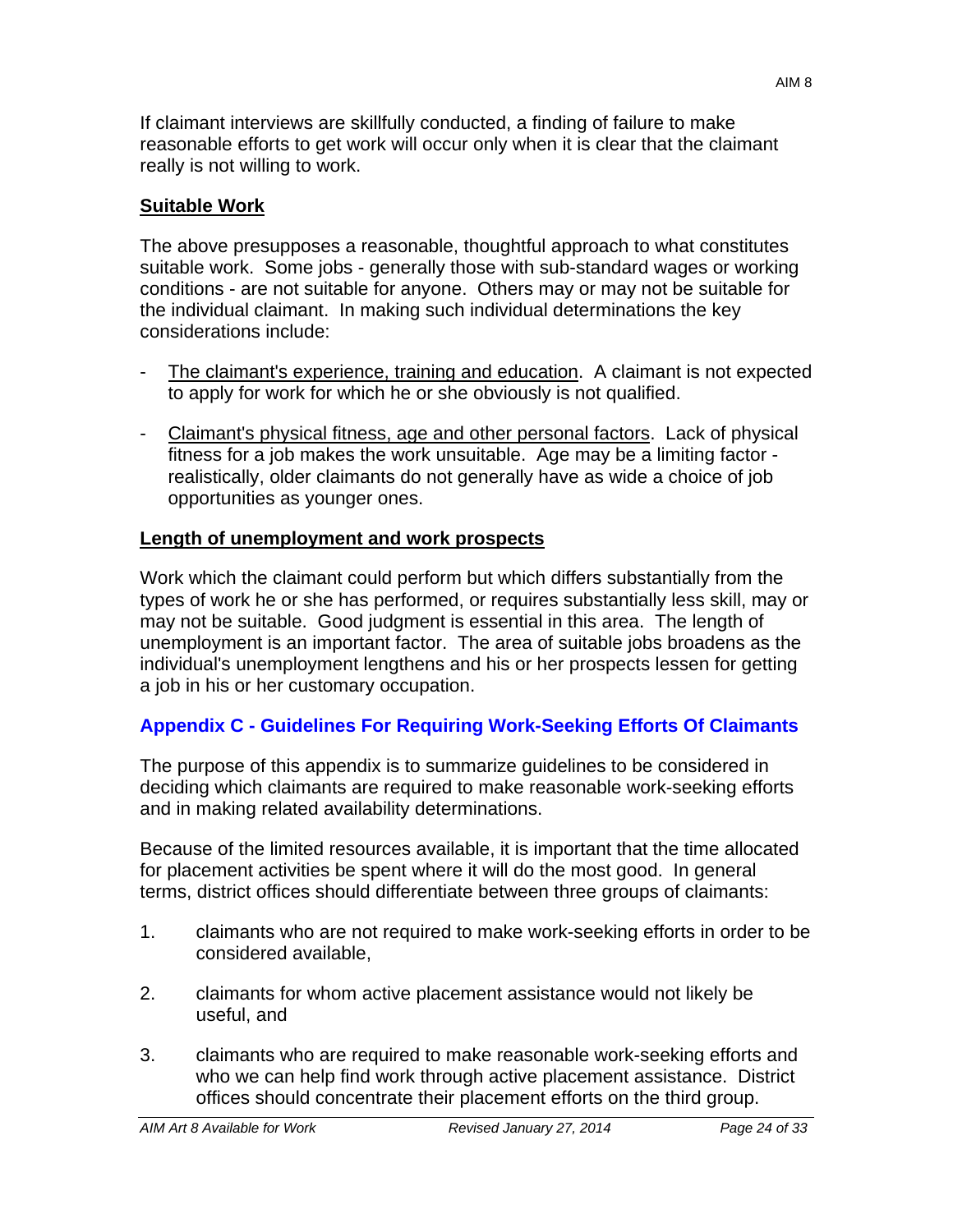### **Regulations**

The RRB's regulations regarding availability for work are contained in Part 327.

Section 327.15 Reasonable efforts to obtain work.

- $UI-1(ES-1)$  ... would be fruitless to the claimant. (a) Requirement. A claimant may be required at any time to show, as evidence of willingness to work that he is making reasonable efforts to obtain work which he professes to be willing to accept and perform, unless he has good prospects of obtaining such work or his circumstances are such that any efforts to obtain work other than by making application for employment service by filing Form
- (b) What constitutes reasonable efforts. A claimant shall be considered as making reasonable efforts to obtain work when he takes such steps toward obtaining work as are appropriate to his circumstances.

## **What Are Good Prospects?**

Generally a claimant is considered to have "good prospects of obtaining work" if he or she expects to be recalled within a reasonable time. The claimant may be unemployed due to adverse weather conditions (seasonal unemployment) or due to some other factor affecting his or her job. The underlying principle in determining "good prospects" is whether the period of unemployment can be clearly attributed to a temporary situation.

There is no specific time period that may be considered reasonable. Seasonal layoffs in northern areas are often longer than those in more moderate climates, but still may be reasonable for the area. In fact, the duration of a reasonable seasonal layoff in a particular territory may differ from one year to the next because of a very harsh or mild winter. Likewise, there is no absolute definition of a reasonable time of layoffs caused by non-weather factors. It is the responsibility of the district manager to maintain contact with local railroad officials to be aware of prevailing conditions in the industry. The district office staff should then use this information to help determine if a claimant's expectations are reasonable and based on valid assumption about probable recall.

Note that AIM 804.31 specifically states:

A claimant who is customarily unemployed during certain seasons of the year is to be considered available for work unless there is other information to show that he or she may not be available for work in accordance with instructions in this article.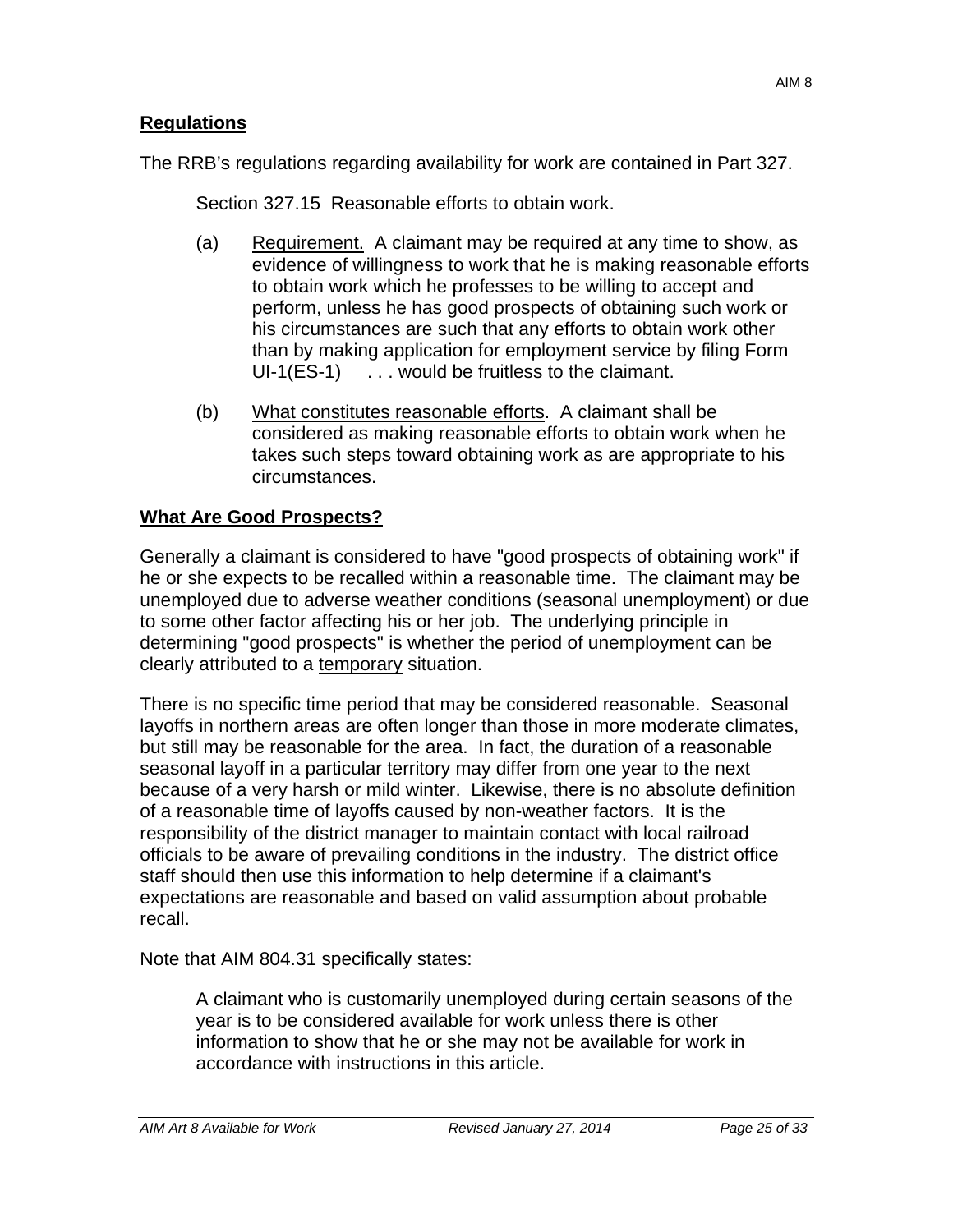Thus, a seasonally unemployed claimant with good prospects for recall is not required to give evidence of work-seeking efforts in order to prove availability. Of course, such claimants may be encouraged to seek interim employment while laid off, and they may be referred to appropriate job orders. For example, a seasonally unemployed track laborer could be referred to a short-term snow clearing job, and could be disqualified for 30 days for failure to report to or apply for the job without good cause.

The case record of each claimant whose availability is based on "good prospects" should be flagged to indicate the expected date of recall. If more than one claim is received covering days after a claimant's expected recall date, the claimant's availability should be reconsidered. Such claimants should be reinterviewed if necessary to determine if they are available for work.

# **When are Work-Seeking Efforts Fruitless?**

Based on the knowledge of local labor markets and considering the rate of unemployment, district managers have the authority to determine when workseeking efforts can generally be considered fruitless for certain classes of claimants in a particular area. District managers may make such a decision on a group basis and apply it to an entire occupational group and/or to a specific geographic territory, as appropriate. For example, in a depressed area with high unemployment, the district manager may determine that no work-seeking efforts other than registering with a state employment service are required of unskilled or semi-skilled claimants. In such cases, it is mandatory that Form UI-35a, Field Office Record of Claimant Interview, be so documented for each affected claimant. It is not intended that district offices should abandon job placement efforts in economically depressed areas. Rather, emphasis should be placed on developing job orders and on providing claimants with specific work-seeking advice whenever possible.

On an individual basis, work-seeking efforts may be considered fruitless in the case of a furloughed claimant without good prospects who is approaching retirement age, and whose work experience is primarily in occupations unique to the to the railroad industry. There are other claimants whose work experience may be limited to railroad occupations, but who are expected to remain in the labor market for some time. Such claimants without transferable skills may be informed that enrollment in a technical or trade school or a vocational training program can be considered to be a reasonable effort to obtain work (See AIM 804.30).

# **What Are Reasonable Efforts?**

There is no single explanation of what constitutes reasonable efforts, since the circumstances of the individual claimant must be taken into account. What is reasonable for one claimant may not be for another, and it may be necessary to redefine reasonable efforts for a particular claimant as the length of his or her

AIM 8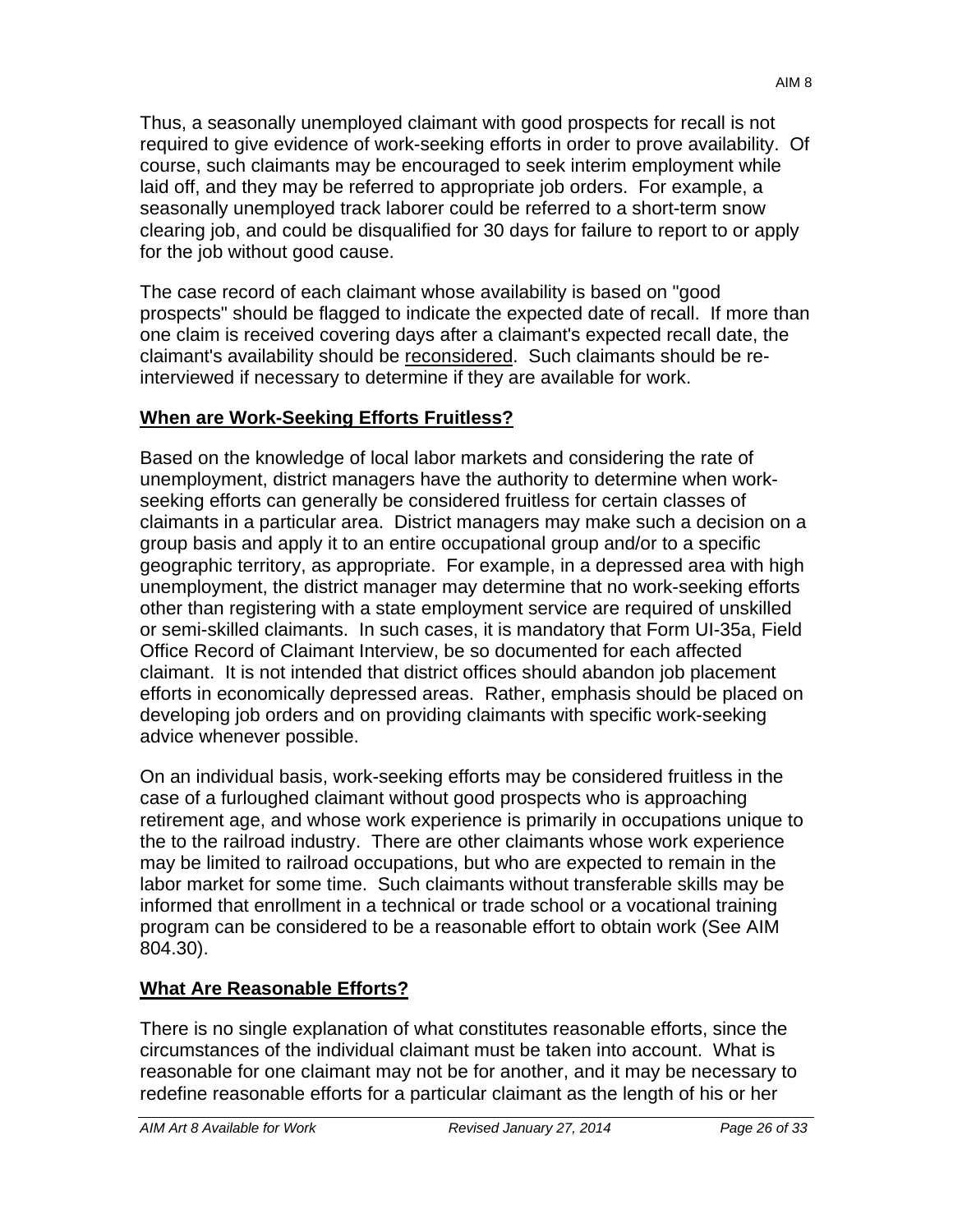unemployment increases. Claimants who have been unable to find the type of job they want after several months may be encouraged to widen the scope of what they consider acceptable employment, and to increase their job search efforts.

District offices should not establish arbitrary work-seeking effort quotas, such as requiring all claimants without good prospects to file two or three job applications per week. Such quotas are not productive and do not accurately indicate whether a claimant is truly making reasonable efforts to find work. There may be cases, however, where the district office has reason to believe that a particular claimant is not making reasonable efforts. In such a case, an individual claimant may be required to make a specific number of efforts, and the district office may require the claimant to furnish proof of such efforts at regular intervals.

When counseling a claimant about work-seeking efforts, it is important for the Board representative to consider the quality of efforts the claimant has made or will make, not just the quantity. A claimant's efforts should reflect inquiries for jobs that he or she would be qualified and willing to perform. Here are issues that may be relevant in judging the character and extent of the claimant's workseeking efforts.

### Character:

- 1. Are the claimant's expectations regarding wages, hours, location and duties realistic in view of the local labor market?
- 2. Do the jobs for which the claimant applies match his or her training, experience and qualifications?
- 3. Does the claimant apply for "any work" or target inquiries and applications for specific jobs or job categories?
- 4. Do the job contacts consist only of telephone inquiries or do they include personal visits?
- 5. Were the telephone inquiries preceded or followed by a resume?
- 6. Does the scope of inquiries expand to additional employers or is it confined to repeated contacts with the same employers?
- 7. Does the claimant request to leave an application on file with the prospective employer?
- 8. Does the claimant prepare for contact with the company by learning about it?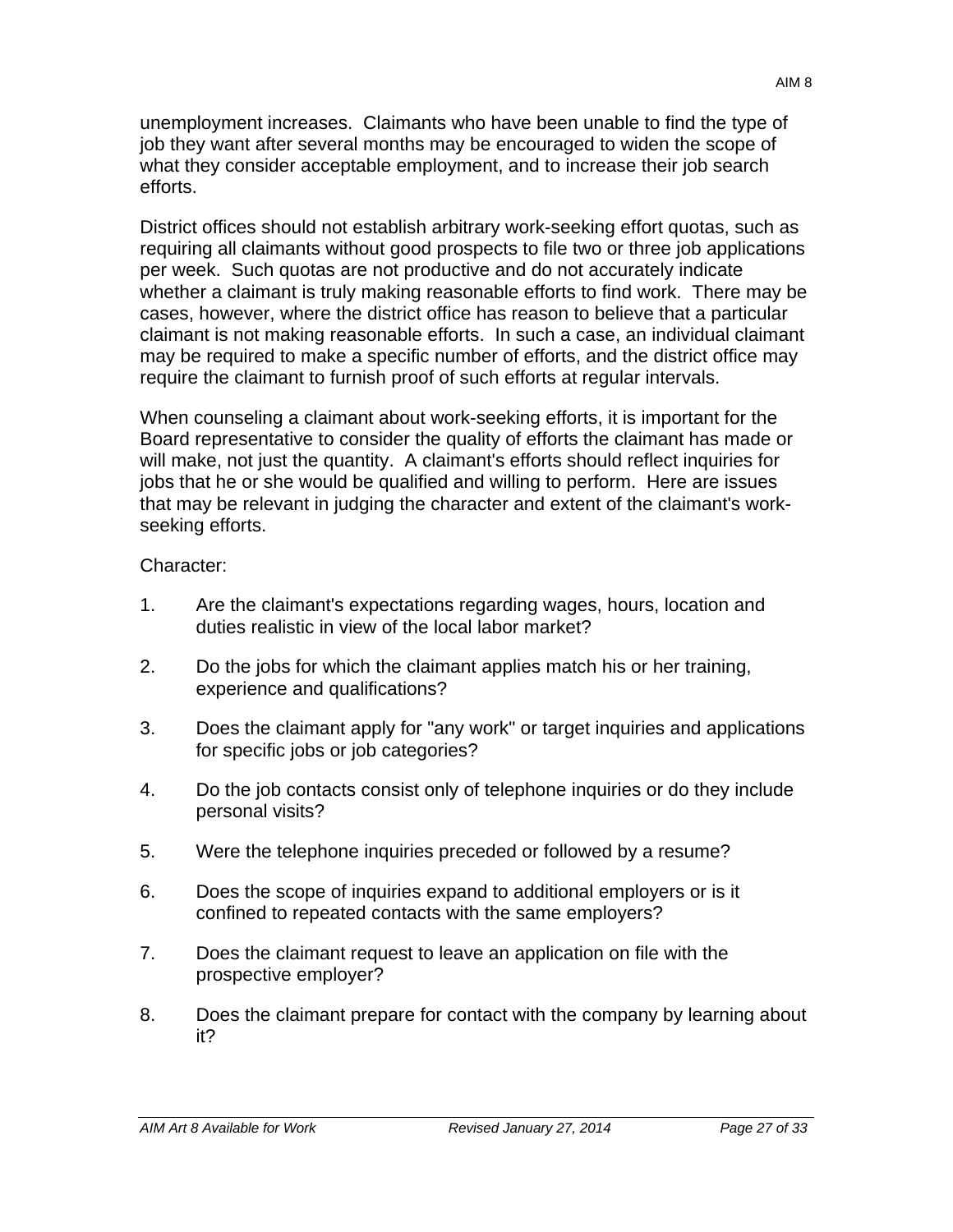AIM 8

- 9. Does the claimant request an interview with a person who has the authority to hire or limit contacts to acquaintances without authority to hire?
- 10. Does the claimant ask or determine the reasons why he or she is not hired or permitted to submit an application, and take steps to correct the deficiencies where appropriate?
- 11. Does the claimant organize and record his or her job search?
- 12. Does the timing of the work-seeking efforts indicate they were made only to satisfy UI eligibility requirements?

Extent:

- 1. What is the number of job contacts?
- 2. Does the claimant show persistence in making contacts?
- 3. What is the geographic range of the contacts?
- 4. How large is the scope of job types considered acceptable?
- 5. How broad is the range of job and referral sources utilized?

#### **Who Should be Given Work-Seeking Advice?**

All claimants without good prospects of obtaining work, including those indefinitely furloughed, those who voluntarily quit, and those who are discharged and are not actively pursuing a claim for reinstatement, should be given specific and detailed work-seeking advice, unless it has been determined that workseeking efforts would be fruitless. The work-seeking advice given a claimant is to be fully documented on Form UI-35a, Field Office Record of Claimant Interview.

The individual conducting the interview should assist the claimant in identifying his or her job skills and prospective employers. The interviewer should recommend specific actions such as:

- 1. Registering with a union hiring facility;
- 2. Applying for employment with former employers;
- 3. Filing job applications with non-railroad employers who may reasonably be expected to have suitable openings;
- 4. With the assistance of a RRB representative, checking the office's file of open job orders and the railroad job vacancies list;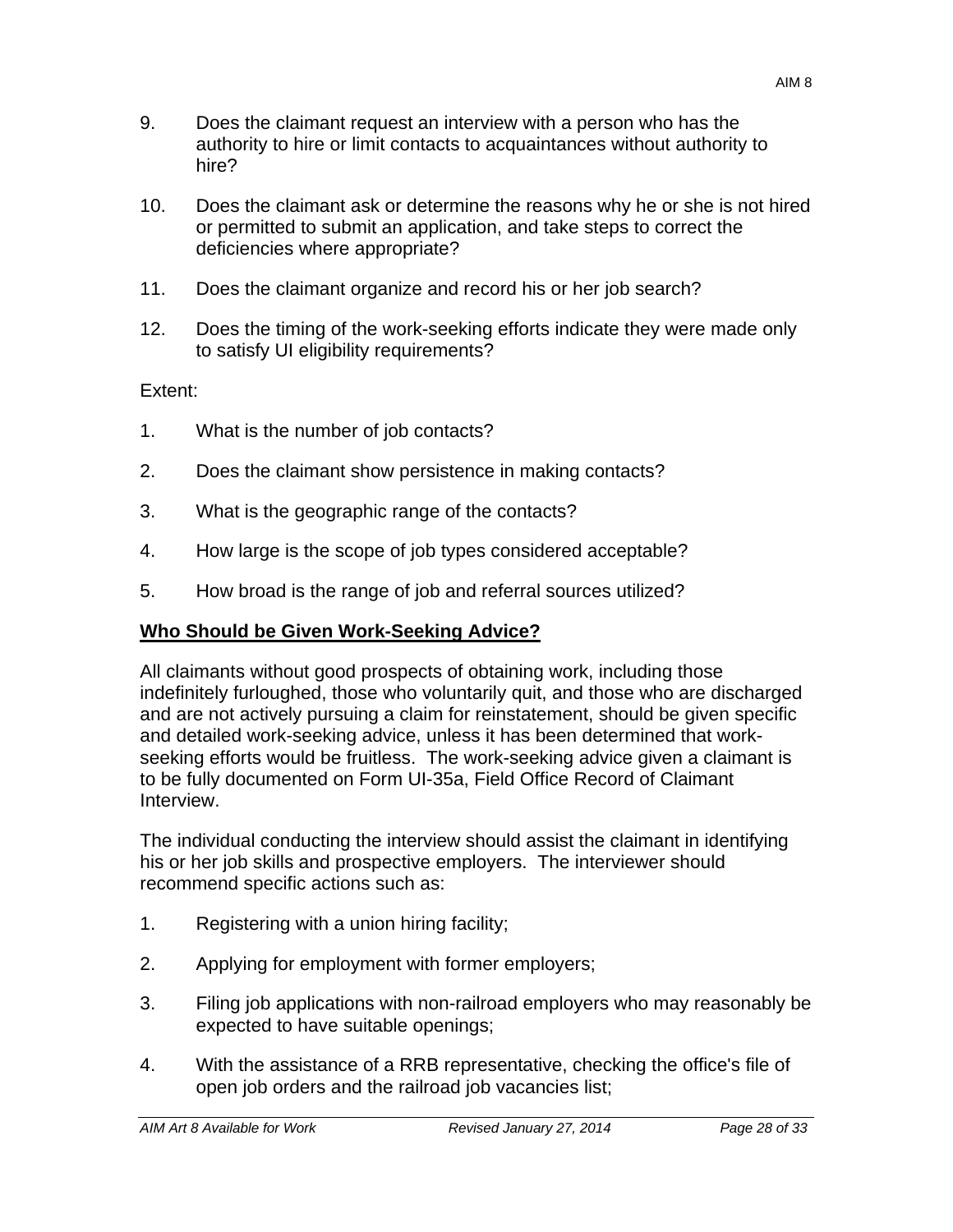- 5. Responding to suitable job advertisements in local papers;
- 6. Registering with a state employment service office and regularly reviewing their vacancy files;
- 7. Attending job search or career change workshops or clinics sponsored by community organizations;
- 8. Any other action reasonably directed toward obtaining work.

## **Appendix D - Availability Of Employees Who Take Separation Allowances**

## **General**

The employee who has given up an employment relationship in order to receive a substantial cash payment may drop out of the labor market. This is particularly true in the case of a person approaching retirement age, or a married person who is not the sole support of the family. Accordingly, the availability of employees who take separation allowances should be checked with great care at the outset if they claim days for which the disqualification for separation allowance does not prevent payment. Perfunctory inquiries by the interviewer as to the claimant's work-seeking efforts would be far from adequate. The claimant should not be held to be available unless the evidence clearly supports such a finding.

## **When availability should be investigated**

In cases in which the disqualification for separation allowance has elapsed and thus does not prevent payment of benefits, the claimant's availability should be looked into. When the evidence indicates the claimant has not left the labor market, the claimant should be allowed a reasonable length of time in which to find other work. Such evidence would be substantial employment since accepting a separation allowance. Investigation should be made promptly if there is a question.

The claimant's first claim for unemployment benefits after the end of the disqualification period calls for close scrutiny of availability, and, if necessary, an investigation to develop information sufficient for a determination. Evidence of a substantial amount of work in the disqualification period, considered with other circumstances of the case, may, of course, indicate that the claimant is still in the labor market.

# **Circumstances of claimant's election**

The circumstances under which a claimant resigned to take a separation allowance may give a clue to his or her intention with respect to continuing in the job market, or suggest what aspects of availability should be explored. If necessary, officials of management and labor should be contacted for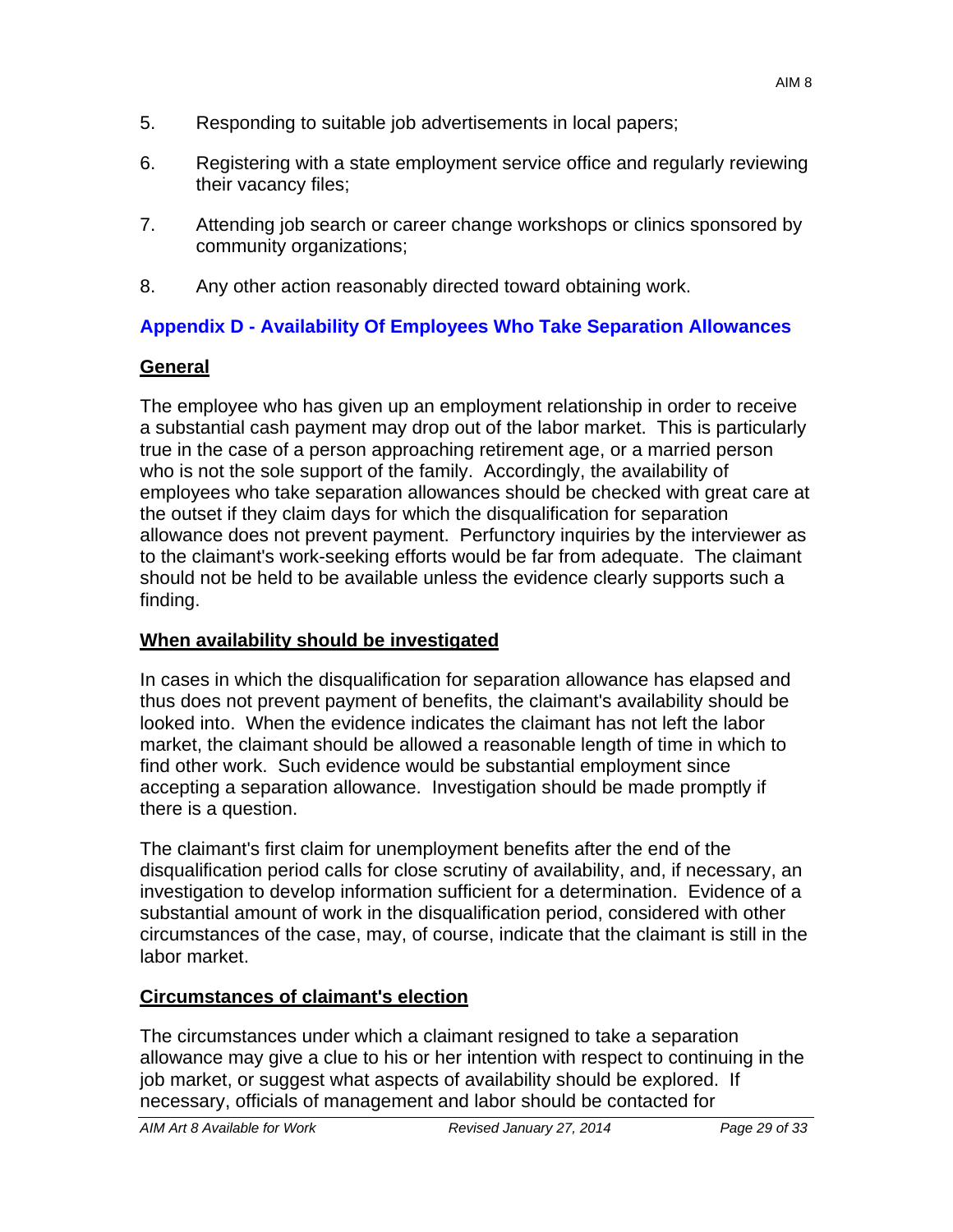information as to the options that were available at the time the claimant elected separation, and for information as to claimant's long-term prospects with the employer had he or she not resigned. A careful distinction should be made between the type of case where the claimant who took a separation allowance did not give up a job or a guarantee of employment, and the type of case where the claimant actually gave up guaranteed employment of several years' expected duration. The following types of information and issues may be relevant to the

#### **Information from the claimant:**

availability determination.

- how he or she learned about the separation offer
- what party initiated the offer
- what options the carrier offered
- the claimant's understanding of his or her prospects for continued employment or wage guarantee
- the claimant's understanding of how the separation program was being administered
- how much time the claimant had to investigate alternatives/options and what actions he or she took to do so
- the names and titles of carrier and labor officials the claimant contacted about his or her prospects and options
- the claimant's personal circumstances at the time the offer was made
- the claimant's understanding of the area labor market and his or her chances for other employment at the time the offer was made

#### **Information from the carrier:**

- the separation offer and the claimant's prospects
- information made available to the claimant concerning continued employment and workforce reductions
- changes in job duties or assignments affecting the claimant
- whether relocation or reclassification were alternatives

#### **Circumstances of claimant's new situation**

Information regarding the claimant's personal circumstances and his or her prospects for finding suitable work in the new situation created by the resignation *AIM Art 8 Available for Work Revised January 27, 2014 Page 30 of 33*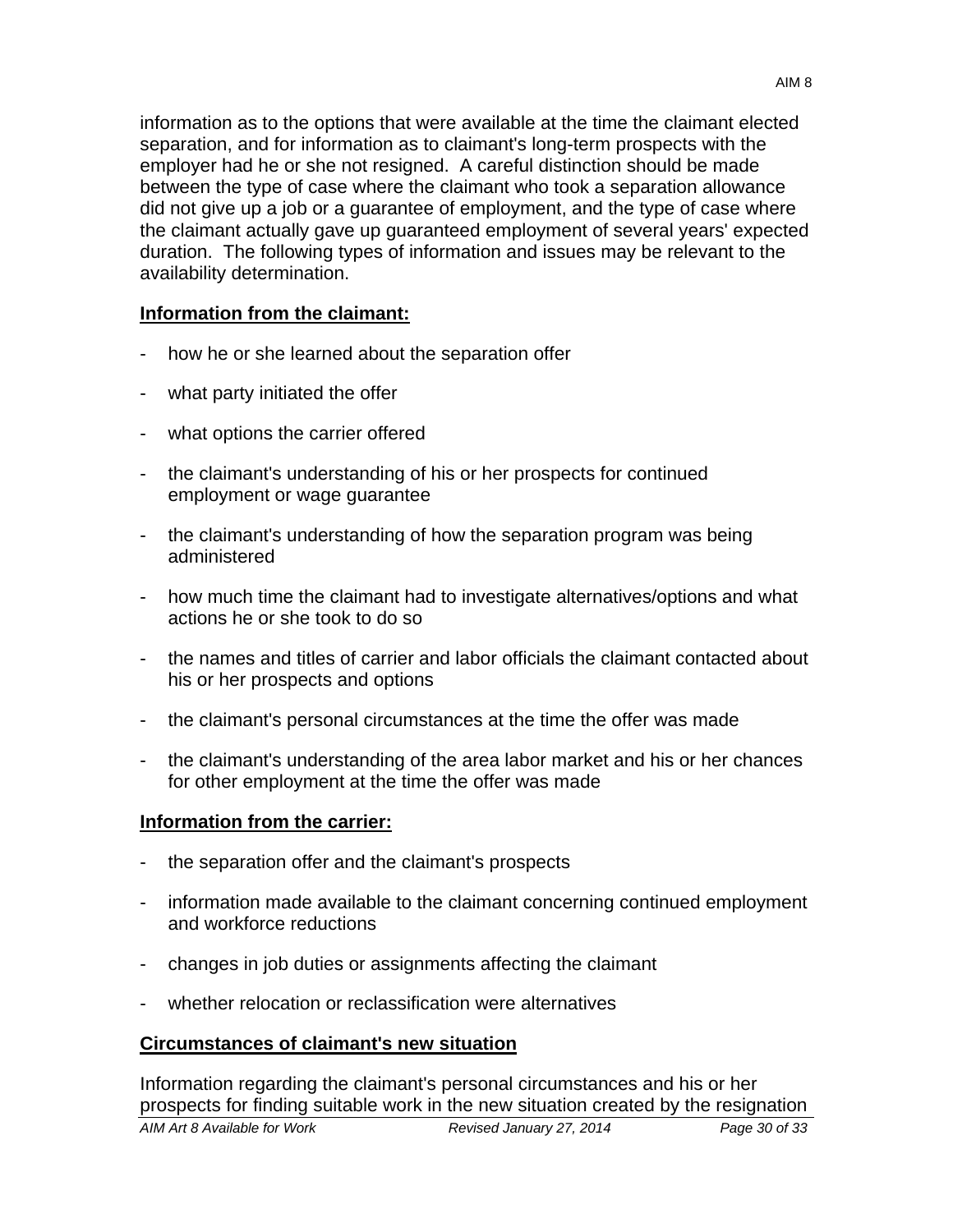and receipt of a cash settlement should be developed and documented unless it is already a part of the record:

- the claimant's age, number of service months, number of dependents, health (as it may affect prospects for obtaining and performing full-time, meaningful employment);
- the claimant's education, training, experience, and customary rate of pay;
- the size of the town in which the claimant resides;
- the job opportunities there in work that is suitable;
- the claimant's work-seeking activities since resignation and whether they are consistent with the claimant's qualifications, and the claimant's statements as to the work he or she is willing to accept and perform;
- any claimant actions limiting access to the labor market.

# **Voluntary retirement**

If the claimant who resigned to take a separation allowance is near retirement age, the question regarding voluntary retirement should be resolved in accordance with the detailed instructions given in AIM-804.04. Careful consideration should be given to the evidence developed regarding the circumstances under which the claimant took the separation allowance, and the facts of the claimant's new situation. If the claimant could have remained in the same job, in the same location with prospects for future employment not substantially diminished, or if circumstances are otherwise such that, by resigning to take the separation allowance the claimant effectively left the job market, the claimant should, at the outset be considered to have voluntarily retired and thus presumed not eligible for benefits. Some of the factors to be considered in cases where there is a question of voluntary retirement are discussed in the following excerpt from a decision of the RRB in a case where the appellant resigned after almost 40 years of employer service to accept a severance allowance. It should be especially noted that superficial efforts on the part of a claimant to find work will not establish eligibility--the efforts must be such that they leave no doubt regarding the genuineness of his or her efforts and of his or her desire to find and perform suitable work.

"Appellant argues that he did not retire but merely resigned voluntarily. All of the circumstances, however, point to the conclusion that his resignation was in effect in a retirement. He became 64 years of age ... and states that he had always intended to quit work at age 65. The offer of a large cash payment for his resignation by the Railroad obviously made an earlier retirement more attractive to him. And in view of his age, his limited education, his specialized experience as a railroad engineer and fireman with practically no other experience, and his